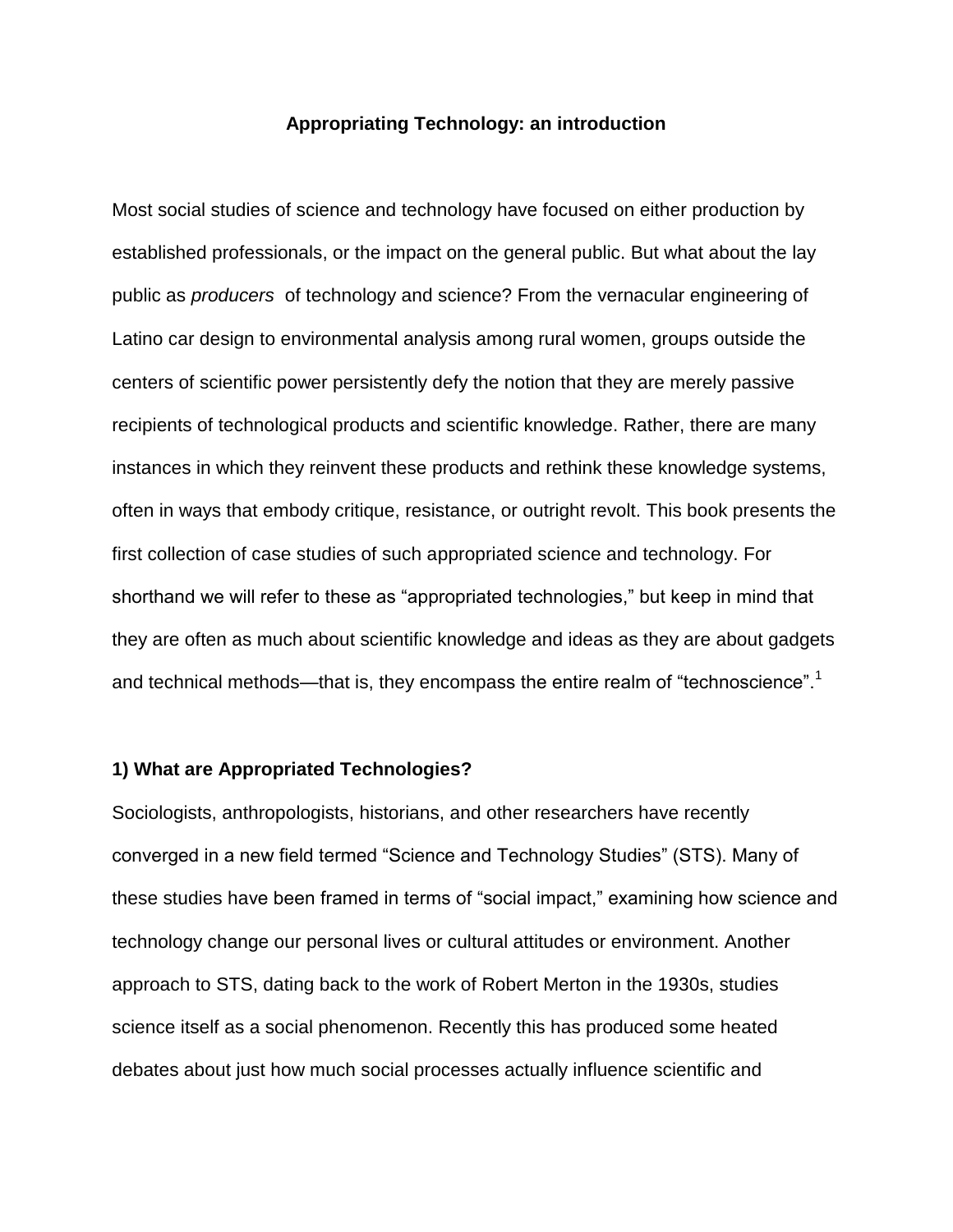technological research. Other STS research clusters have been built around policy studies, ethics and values in science, anthropology of medicine, etc.

Despite this diversity of approaches, the vast majority of these studies focus on the professional as the producer. This approach is so frequent that alternatives can be easily overlooked. As social scientist Manuel Castells suggests, one way to make the relations between society and technoscience more visible is to think about a "space of flows" in which we map not just geographic locations, but the networks of information and paths of material transport that increasingly define a knowledge-based economy. Here we will extend visualizations of this space of flows to even more intangible attributes of people and power—not as a way to reduce social dynamics to a single point of view, but rather the opposite, to expand our ability to understand appropriated technologies from a greater variety of perspectives. $2^2$ 

Figure 1 shows how the standard view of science and technology might be visualized.

On the vertical axis we have "social power," with some well-to-do professionals at the top, and some hardknock blue collar folks at the bottom. Granted, there are hundreds of different aspects of social power; some obvious such as financial assets, political legitimacy, or religious

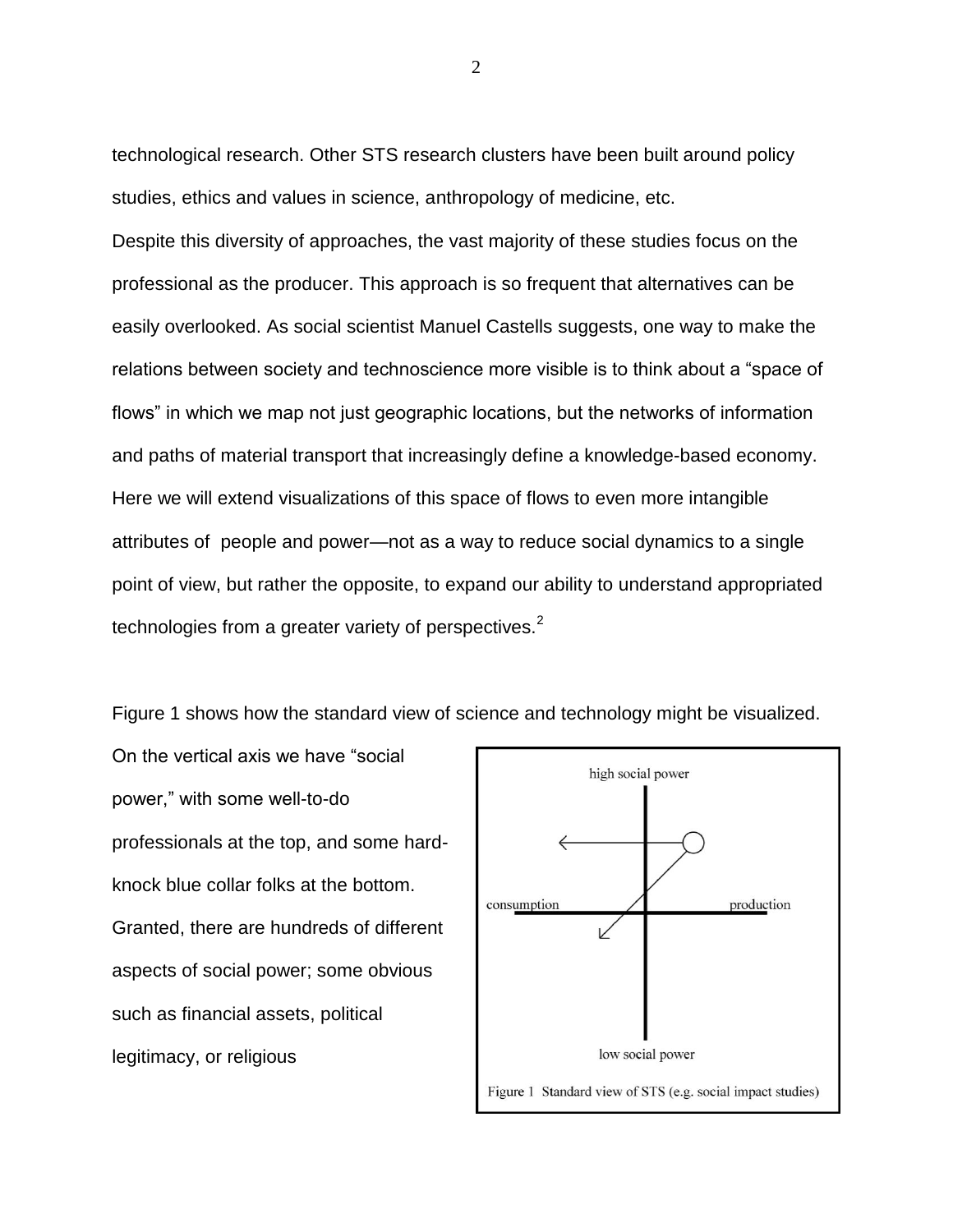authority; and some more subtle, such as the often unconscious bias against personal appearance

(ethnicity, gender, age, beauty) that can emerge in even the most nondiscriminatory of circumstances. Moreover, these different aspects of social power can conflict with each other. A penniless prophet might hold thousands in his sway, while a lonely rich atheist might mold society by money. So when producing this type of graph, we need to remember that there are many different ways each a single case study could be drawn, depending on the focus of the analysis.

Let's assume that we have agreed upon some particular category or dimension of social power, such as income, which lands our scientists or engineers in this study towards the upper half (something like upper-middle class). Now we want chart the flow of artifacts or ideas as they leave the laboratory and find their way to consumers. For this task we will need the horizontal axis of figure 1, the production-consumption axis. Again, there is no reason to think of this single dimension as simultaneously representing the hundreds of different consumption/production aspects of our lives; we take it that the graph is only trying to show a single aspect of one product. If we divide our consumers into two groups—the rich and the poor—then we would have two paths from the professional producers, as shown in figure 1. Of course the graph is only indicating the general direction of the flow in terms of these two dimensions; in physical time and space these paths might be quite complex, with knowledge that slowly diffuses to the public, or circuitous routes from design lab to factory floor to shops to home (cf. Cowan 1987).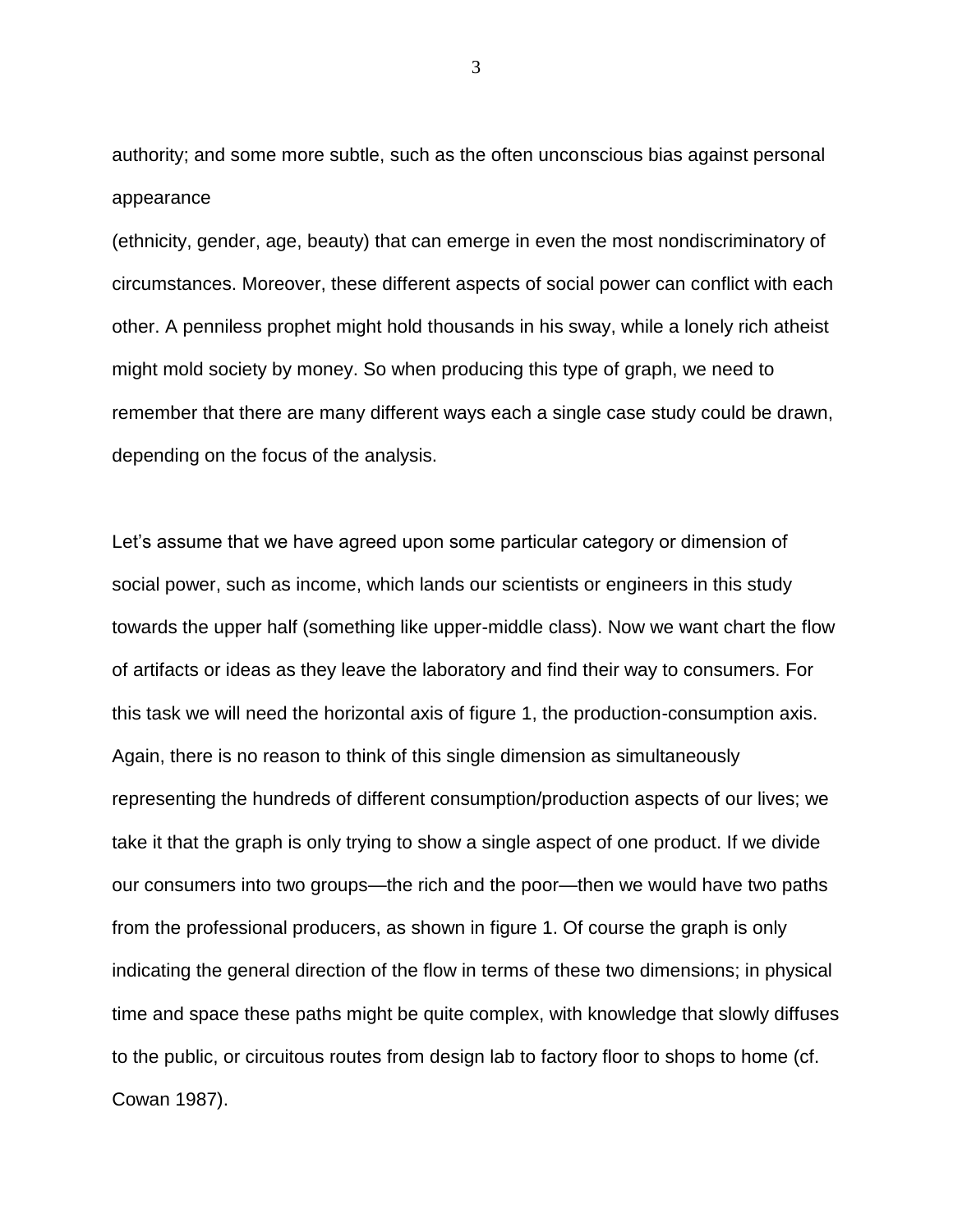Even with such a simplified view, there are many instances which it do not fit this picture. The best known are those of the ethnosciences; for example ethnomathematics or ethnobotany (figure 2). An indigenous society may be at the margins of political and economic power, but their knowledge systems can produce information that winds up in a first world high-tech laboratory.



Through ethnopharmacology, for example, indigenous herbal cures can lead to high profits in the biotechnology industry. Of course that doesn't necessarily mean high profits for the indigenous herbalists -- in fact, their knowledge is often appropriated without compensation.

Appropriation, however, can be a two-way street, and it is the traffic in the opposite direction that concerns us. The case studies presented in this book show how people outside the centers of social power -- from white middle-class homemakers to rural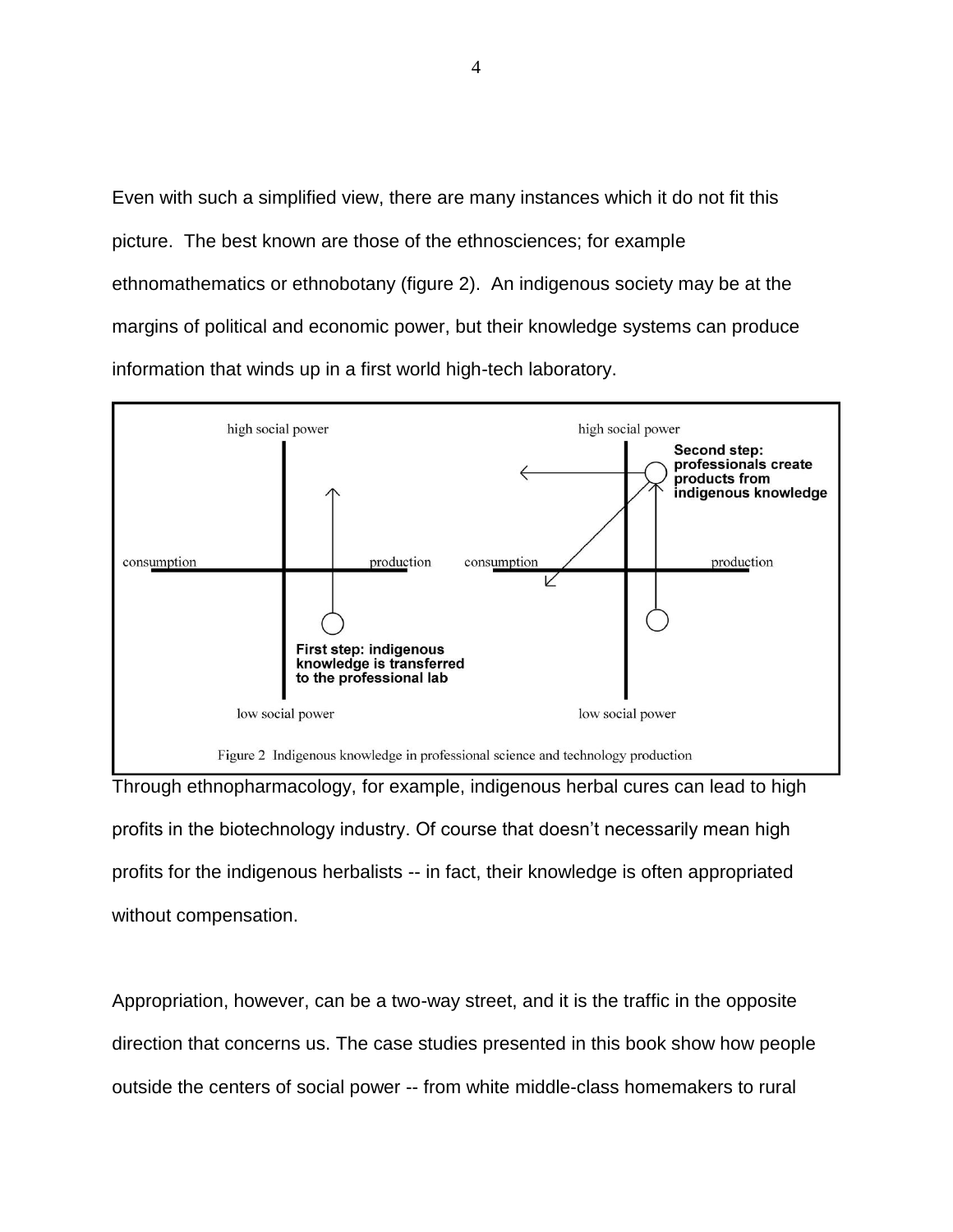Native Americans -- have been able to use materials and knowledge from professional science for their own kinds of technological production. In these appropriated technologies (figure 3), we begin with production at the usual professional locations, but it is followed by a second phase in which this technoscience is reinterpreted, adapted, or reinvented by those outside these centers of power. Of course the trajectory need not stop there. Such innovations can reappear in professional contexts, mix with indigenous knowledge, and enter into further appropriations from either top or bottom.



# **2) Why study appropriated technologies?**

Many of the researchers in social studies of science have entered the field because of their concern over the real and potential dangers involved in science and technology. For this reason the field has gain a reputation for pessimistic views, and critics sometimes accuse them of being technophobes or luddites. Appropriated technologies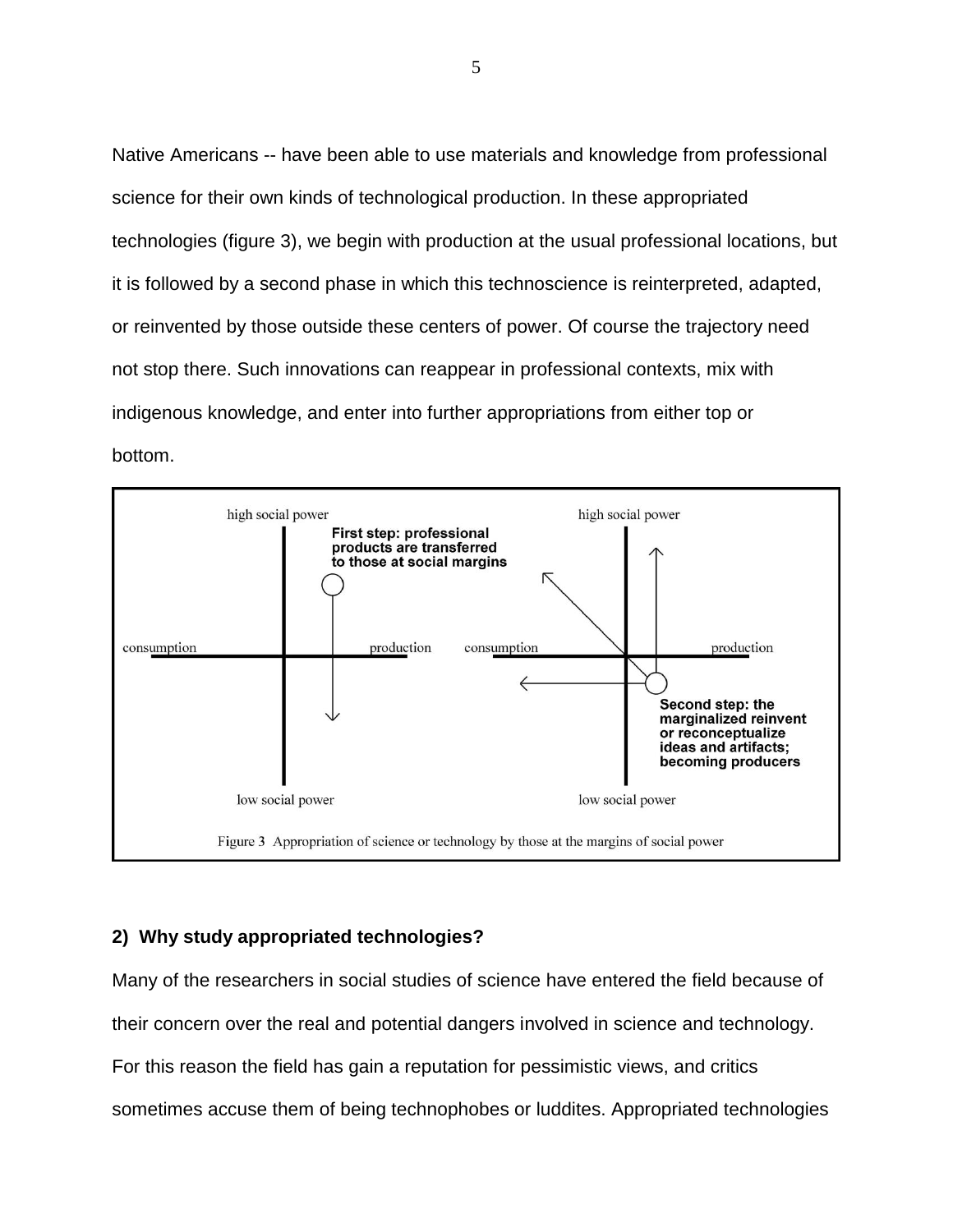offer a rich resource for combining a critical analysis of social issues with an eye towards the positive application of science and its artifacts. Of course not all of these case studies are happy stories: neo-nazi groups are also outside the centers of scientific production, and they too adapt and reinvent to gain power. The stories of technological appropriations are multifaceted; they are both painful and joyous, reassuring and shocking. They are complex enough to warrant study for their own sake. But their primary importance is in their potential contribution to socio-political resistance and social reconfiguration.

### **3) Variations along the consumption-production dimension**

In collecting the various case studies for this anthology, it became apparent that some examples made a stronger case for appropriation than others. Using that distinction, we developed the following three analytic categories, positioned along the consumption/production axis (figure 4).





The weakest case, reinterpretation, is defined by a change in semantic association with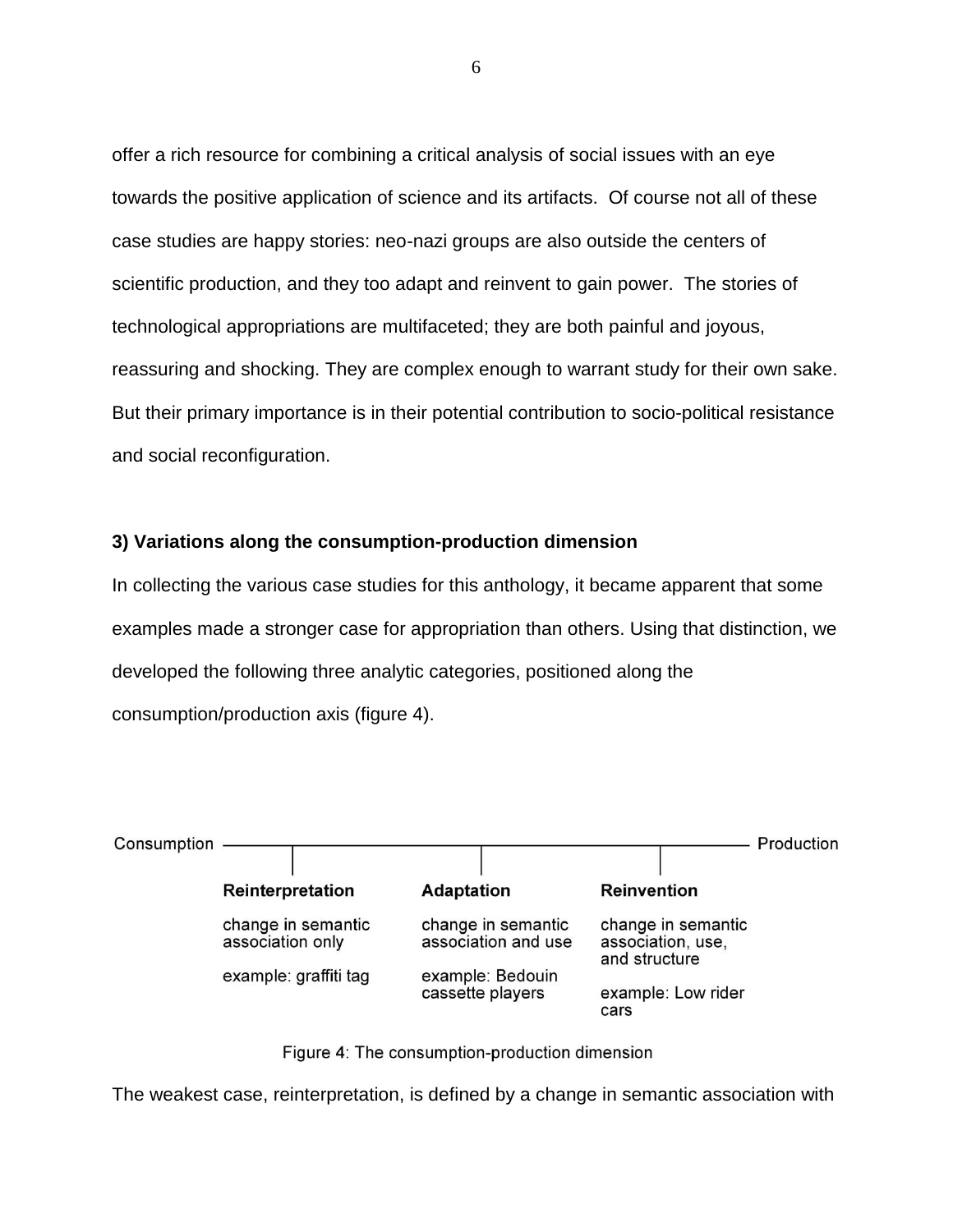little or no change in use or structure. Graffiti tags are a good illustration: the physical and functional aspects of a building are essentially unchanged, but the semantic claim to possession, as a form of either cultural resistance or criminal turf war, is not trivial (Castleman 1982, Rose 1994). The next stronger case, adaptation, is defined by a change in both semantic association and use. For example, the Bedouin society of Egypt, a relatively disempowered ethnic minority, found that cassette tape players, which were marketed for listening to music from the Egyptian majority, had an unused recording capability as well. They began to record their own songs, and this eventually led to the rise of a Bedouin pop star and the creation of new economic and cultural opportunities (Abu-Lughod 1989). Adaptation requires two technosocial features. First, an attribute of the technology-user relationship that Hess (1995) refers to as "flexibility."<sup>3</sup> For example, a calculator is less flexible than a word processor, which is less flexible than a personal computer. Second, it requires a violation of intended purpose. It is a mistake to reduce this to the intentions of designers; we also need to consider marketing intentions and "common-sense" or popular assumptions. In the case of Bedouin cassette players we have a pre-existing flexibility for recording that was intended by the designers, but this was obscured by the marketing focus on play-back only. Adaptation can be described as the "discovery" of a "latent" function, but that definition needs to be problemitized in the same ways that philosophers have debated whether mathematics is invention or discovery (Restivo et al 1993). The creativity required to look beyond the assumed functions of the technology and see new possibilities is a powerful force for social change, yet one that receives insufficient theoretical attention.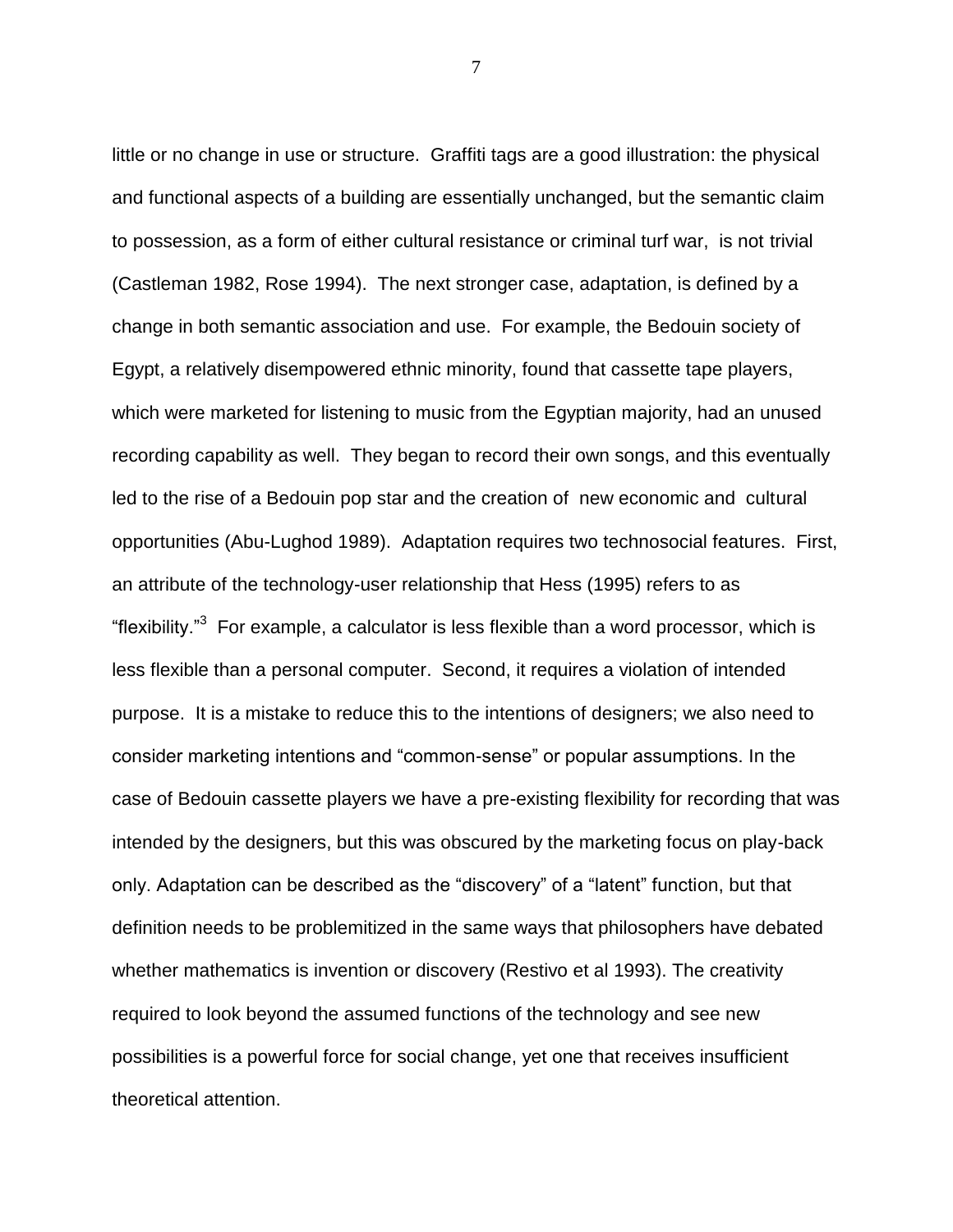The strongest case for appropriated technology is reinvention, in which semantics, use and structure are all changed. That is, if adaptation can be said to require the discovery of a latent function, reinvention can be defined as the creation of new functions through structural change. Low-rider cars (figure 5) provide a clear demonstration of this combination. Although automobile shock absorbers were originally produced for decreasing disturbance, Latino mechanics developed methods for attaching them to electrically controlled air pumps, turning shock absorbers into shock producers. Low-rider cars violate both marketing and design intentions, but the new functionality was introduced by altering the original structure, rather than discovering functions lying dormant in the original artifact.

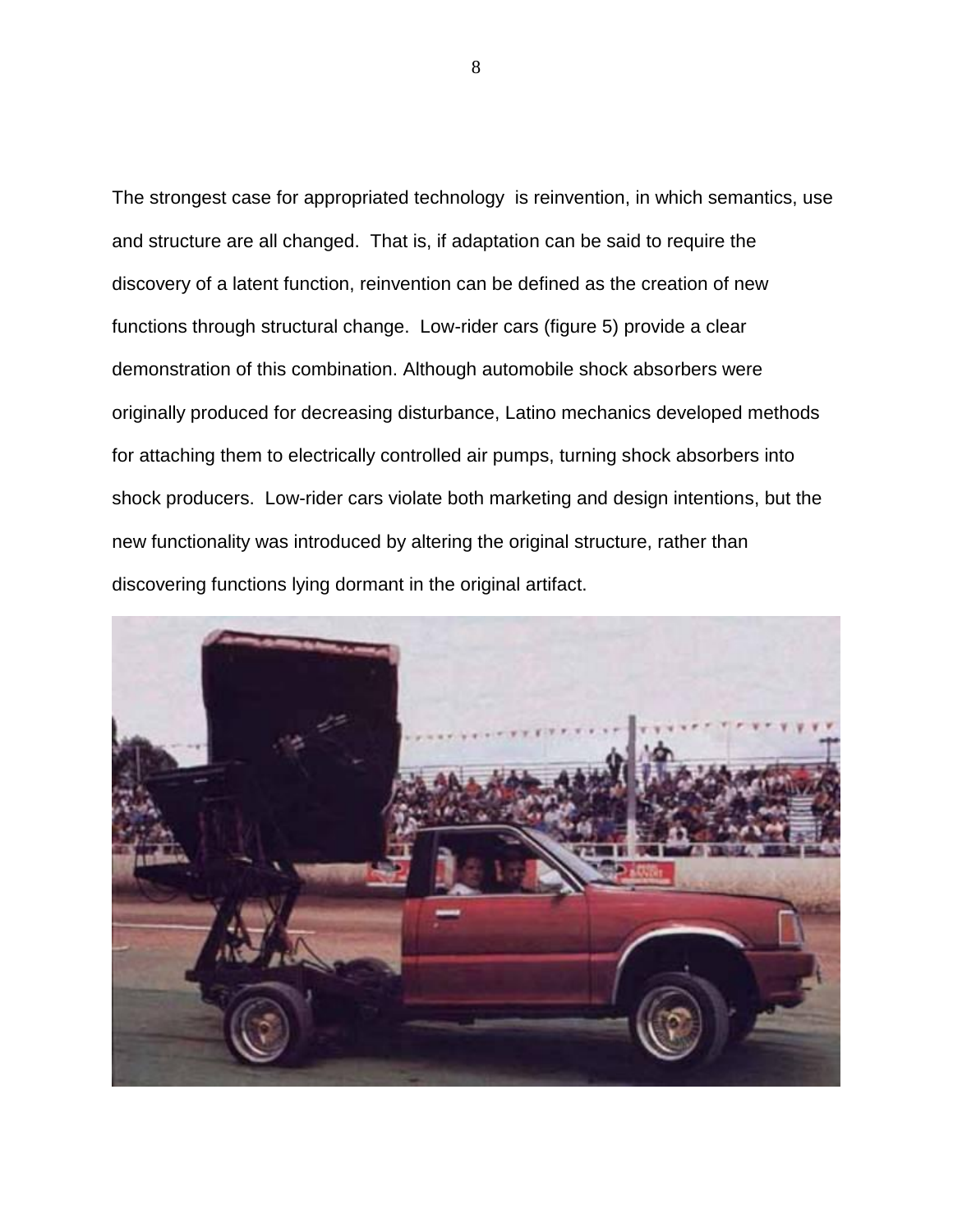Figure 5: Joe Grosso's Mazda, "Desirable Ones." Copyright Lowrider Magazine, use by permission only It is important to understand that in distinguishing strong versus weak cases for appropriated technology, we make no evaluation of ideology or effectiveness. One might, for instance, find more political success with reinterpretation than reinvention in a given case. But the three categories do offer a useful set of analytic distinctions. Consider, for example, Native American artist Sharol Graves' description of the genesis of her work (figure 6):

The image of these serigraph prints started out as a joke. When I worked in the silicon valley, I used to draw on the computer during my lunch hour. I made the computer do things the software wasn't designed to do. I would draw for an hour and save my "Indian design" drawing. Then the computer would crash because of a memory overload. Then, I had to figure out a way to save it another way. When I finally tried to plot out the design on a D-size drafting plotter, I ran into a similar problem. Once again, I was able to figure out a way to manipulate the plotter to draw the entire image (Graves 1995).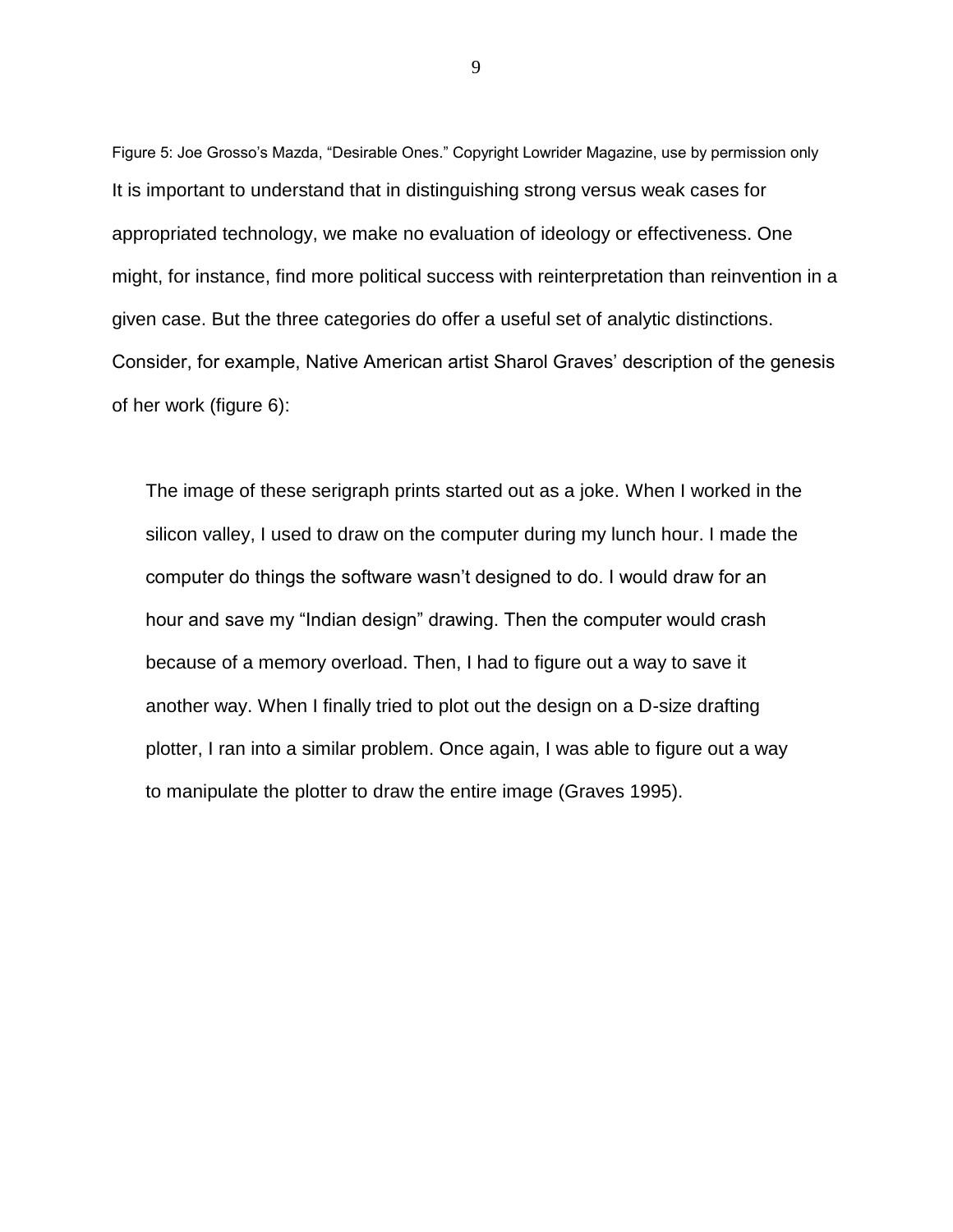

Figure 6: "Indian Circuit" by Sharol Graves, 1986

Graves first reinterpreted the CAD/CAM software for circuit design as an artistic medium; she then adapted it for new functionality, and finally reinvented the system, changing its physical capabilities. She explains, "I wanted the public to know that a Native American was working in the research and development of high technology, just to blow a few stereotypes about the 'Indian Mind.'" For Graves the activities of reinterpretation, adaptation, and reinvention map out a journey that progressively fused cultural and electrical resistance.

## **4) Variations along the social power dimension**

In considering variation along the social power dimension, we need to steer between two potential pitfalls. On the one hand, we need to avoid multiculturalist relativism, in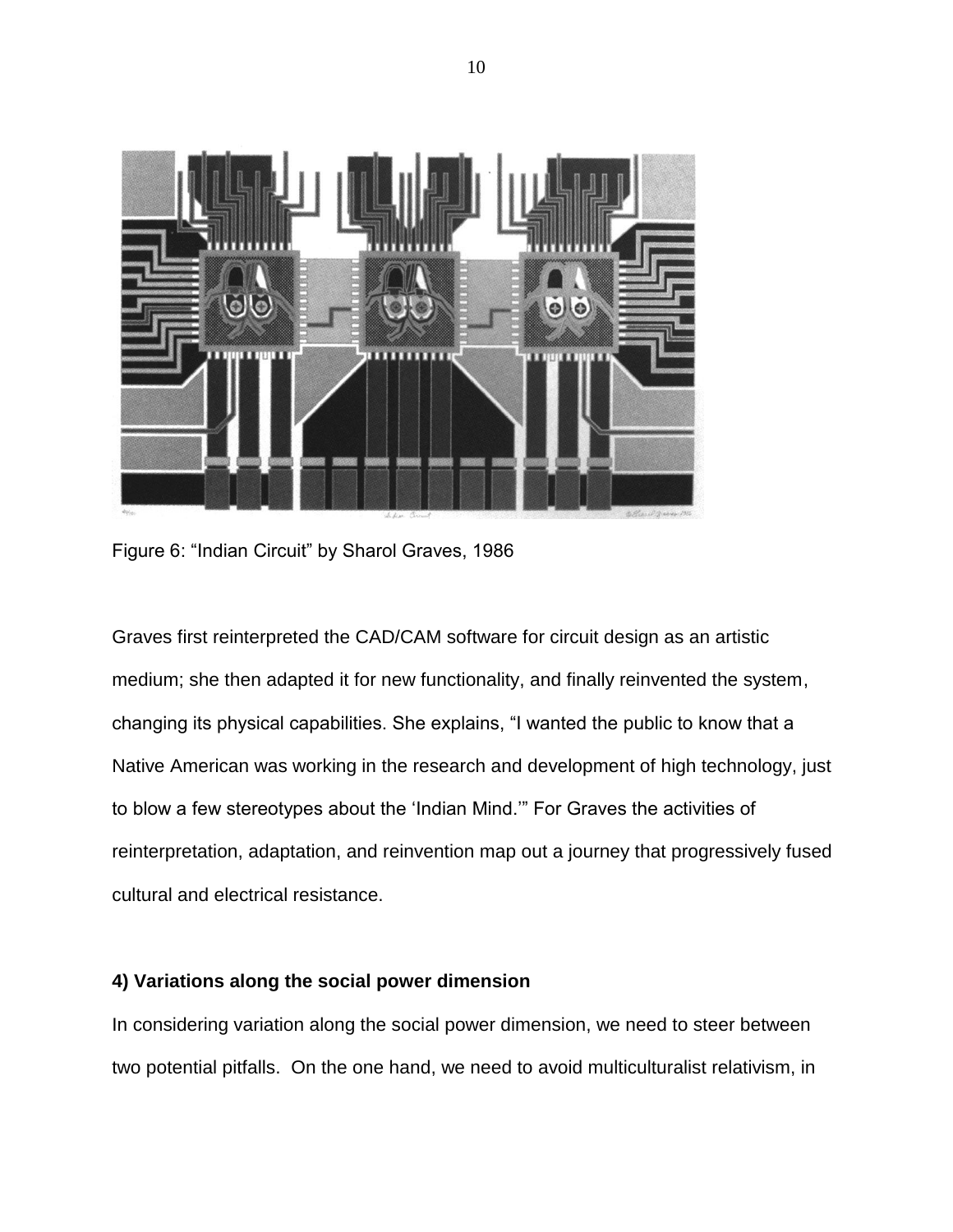which every social group is seen as just another dish in the global smorgasbord (Fraser 1997). On the other hand, we need to avoid a contest for victimhood; we don't want to construct a hierarchy of oppressions. One way to avoid this dilemma is to keep in mind the multidimensional nature of these categories of social power; as noted earlier each case could be mapped in several different ways. But even if we reduce our analysis to one dimension – say, for example, racial/ethnic identity -- both groups and individuals must be approached in historic, contextual terms, not as a fixed "essence." Indigenous (―fourth world‖) societies, for example, can be endangered by the descendants of colonialists, but many of these descendants are themselves ethnic hybrids seeking to contest their own marginal "third world" status. Analyses of appropriated technologies need to consider the historically specific relation between these cultural locations, and the turbulent mixture of people, artifacts, techniques and texts that make up technoscience.

Consider, for example, the famous case of Kayapo video (Turner 1992). Deep in the Amazon rainforest, the construction of a hydroelectric dam threatens Kayapo lands. The Kayapo use handheld camcorders; at first to rally support in dispersed villages, and later to help document their protest. Despite the Brazilian government's interest in keeping the activism quiet, the images are picked up by the first world press, showing the Kayapo in full war regalia with bright tropical bird feathers juxtaposed against the high-tech camcorders. What could have been an obscure protest becomes an international media event, resulting in political pressure to stop the dam. But how should this be analyzed in regard to appropriated technologies? In one sense, the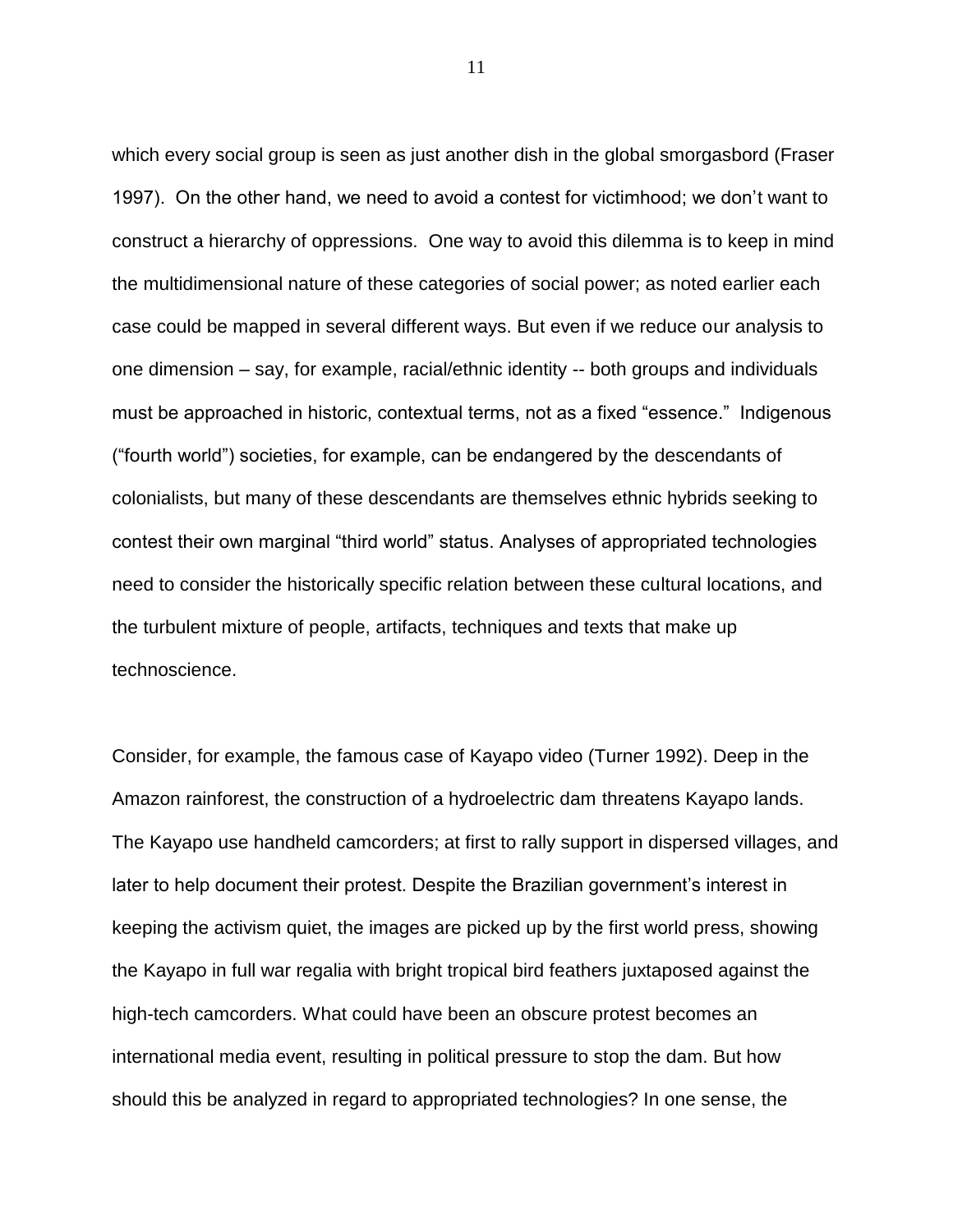Kayapo are merely using camcorders the way the Sony corporation intended: to make videos. In terms of the consumption-production dimension, it is quite weak. But the Kayapo are not the typical consumer that the Sony engineers had in mind when they created this technology.

First world consumers, especially those from the white middle class, rarely realize the extent to which their technological access is ensured simply by their status as "the user" foremost in so many designers' minds. For example, even something as seemingly universal as photographic film embodies decades of chemical refinement using whiteskinned models; similar phenomena exist for furniture, clothing, and many other products.<sup>4</sup> When we think about the dimension of consumption/production, we need to keep in mind that some consumers have flows of access to the "production" end of the spectrum that are normally invisible, even to themselves.<sup>5</sup> In the case of Kayapo video those paths are nonexistent; merely the fact that they were able to translate use of this technology from the first world context in which it was designed (a context which assumes, for example, that there will be electrical outlets with stable power sources available) to the fourth world context of indigenous artifacts and knowledge is in itself an impressive appropriation accomplishment. In other words, movement across the dimension of social power is just as important in defining appropriated technologies as movement across the consumption-production dimension.

Thus we should think of our graph not as a static map, but as a place to chart the movements of artifacts, ideas, and even people. Movements make visible the contours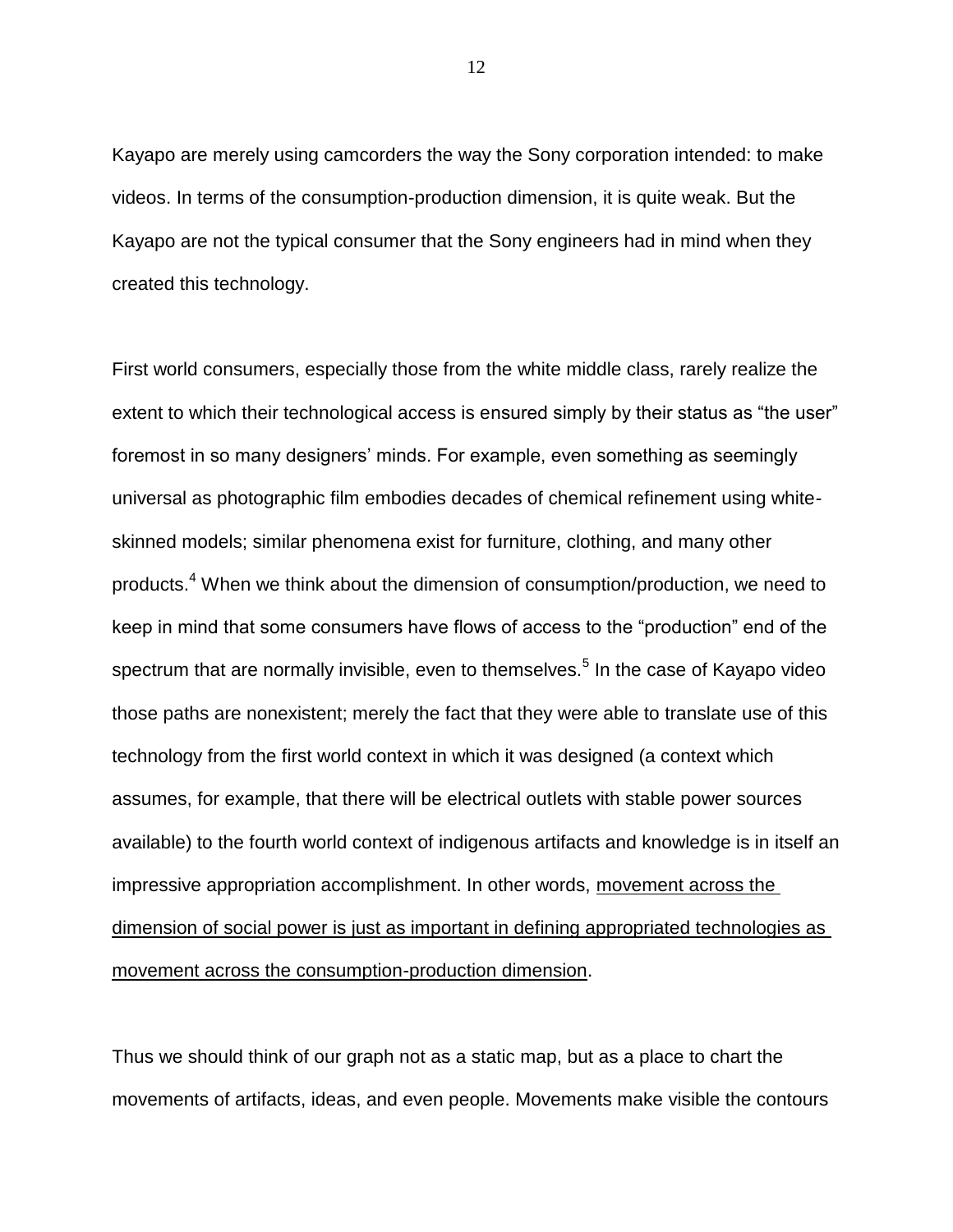of social power in relation to technoscience: we sense the difficulty of movement in the "wrong direction," the resistance we encounter when these artifacts, ideas and people try to flow upstream. We can visualize this difficulty or resistance to uphill flow on our graph by adding a third dimension (figure 7).



Figure 7: The uphill struggle to appropriate science and technology

When I mention appropriated technologies to political conservatives, they sometimes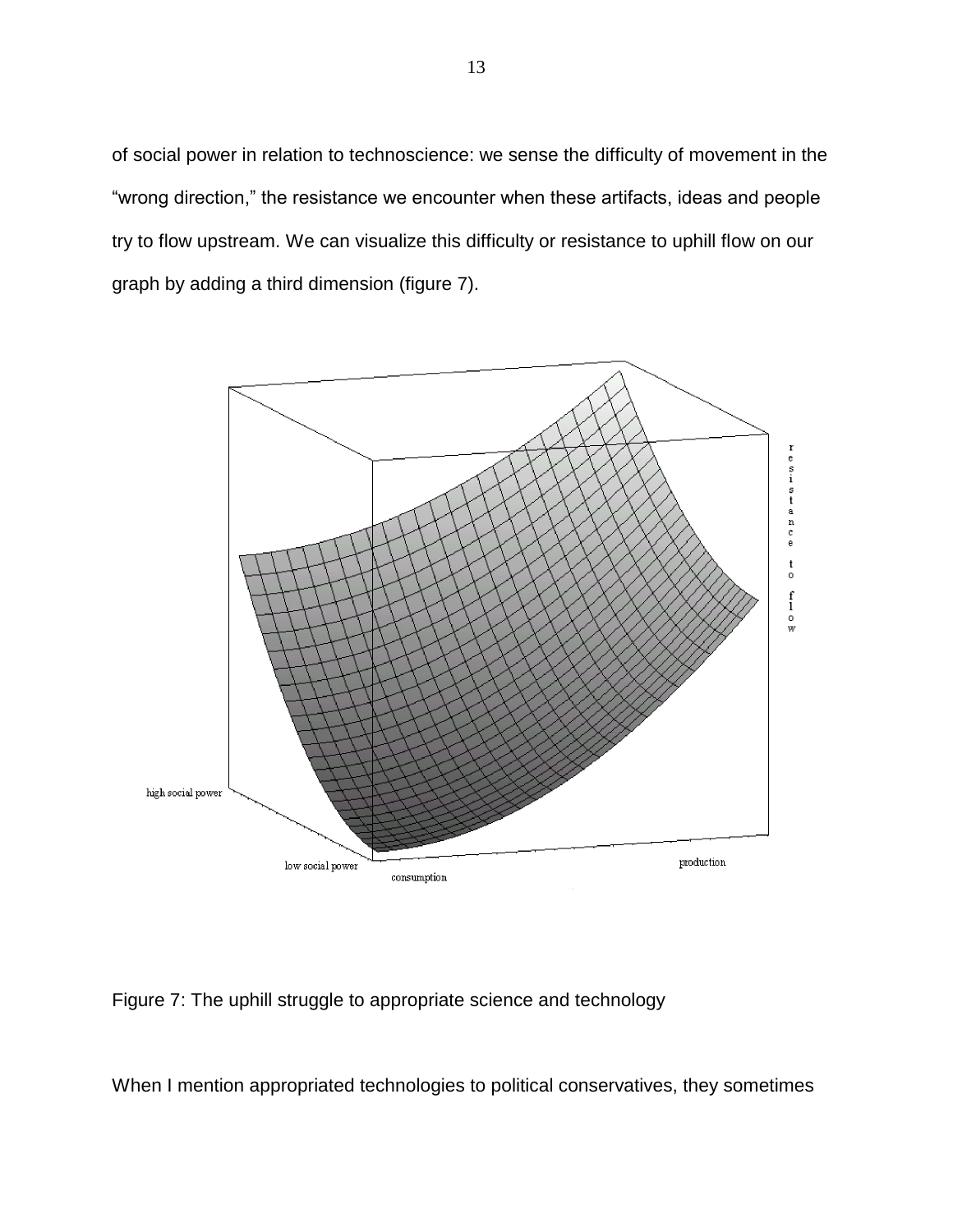respond with a Horatio Alger story: "technology lets anyone pull themselves up by their own bootstraps.‖ Figure 7 helps to visualize the critique of that myth: a portrait of the forces that unite elite social power and technoscience production, and of the pull that keeps disenfranchised groups away. Working class students struggling in school, for example, often describe their troubles in terms that sound like bad luck—"missed my exam because I had to take my brother to the hospital" or "my car wouldn't start"—but when we step back and view the whole of such incidents we can see them like iron filings in a magnetic field, mapping out flows of power. $6$  As cultural theorists such as Michel Foucault and N. Katherine Hayles have pointed out, social power can be so diffuse that it acts more like a force field in physics, a volume filled with electrical or magnetic or gravitational vectors. And that too is an appropriation; we need new kinds of literacy that allow more non-scientists to understand and shape the contours of this multidimensional space of flows.

#### **5) A brief survey of previous research**

Unlike this anthology, the word "appropriation" in STS literature typically refers to the context of professional scientists and engineers, such as the Marxist critique of the appropriation of labor by the upper class, or the complex portrait recently offered in Hård and Jamison's anthology titled The Intellectual Appropriation of Technology, which describes how professionals have used technology for purposes of romanticism, nationalism, etc. But the appropriation of science and technology by marginalized groups, as we have defined it here, is a more widespread phenomenon. The following seven categories describe how some of this research has been conceptualized.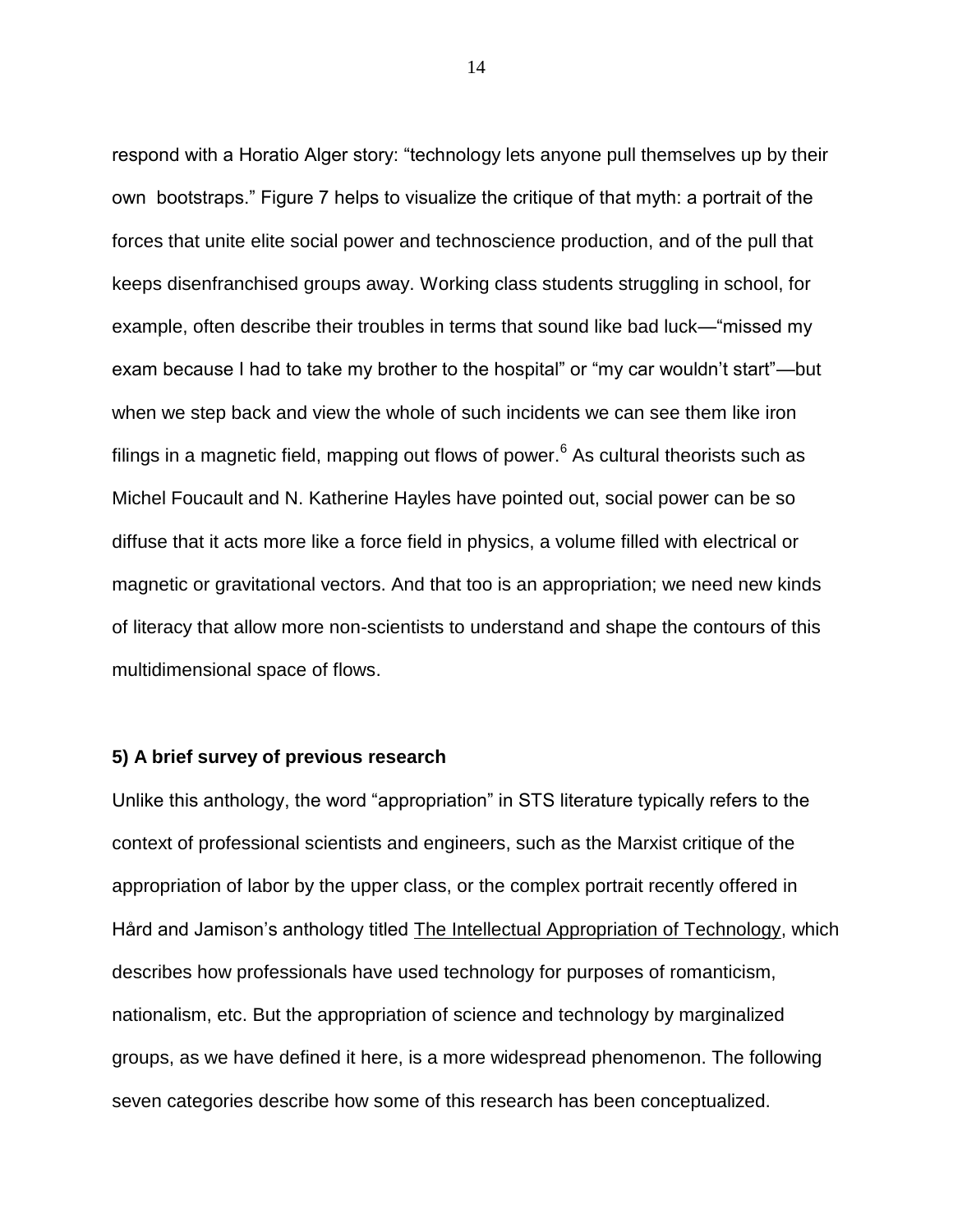- a. **The consumption junction**. Cowan (1987) charts the relations of consumption and production in the history of cooking stoves, using innovative diagrams that work like topological maps to show the collective force of consumers in shaping technology design through market demands (see also "evolutionary economics," e.g. Dosi et al 1988). Mackay and Gillespie (1992) and Lie and Sorenson (1996) extend this analysis to user adaptation through more detailed examples. Smith and Clancey's (1998) anthology includes a collection of essays on "hobbyist worlds" of innovation, such as Douglas' study of the extraordinary role played by early amateur radio operators.
- b. **Vernacular knowledge systems**. Vernacular architecture has long been a subject of interest in folk arts and anthropology, particularly where "high culture" components are reassembled into "low culture" structures. Vernacular mathematics is described by Nunes et al (1993) and Lave (1988), and both Eglash (1995) and Darrah (1995) describe adaptations in information technology that can be termed vernacular cybernetics. Akrich (1992) analyzes vernacular engineering of energy generation in third world development, and demonstrates how differences in both technical flexibility and cultural context influence adaptation. Pacey (1983) on ―Eskimo‖ adoption of snowmobiles, Manuel (1993) on cassette use in India, and Gupta (1998) on selective synthesis of indigenous and high-tech agricultural knowledge are all good examples of such vernacular appropriation. Appadurai (1996) and Escobar (1995) discuss some of the broader cultural politics of technological hybrids.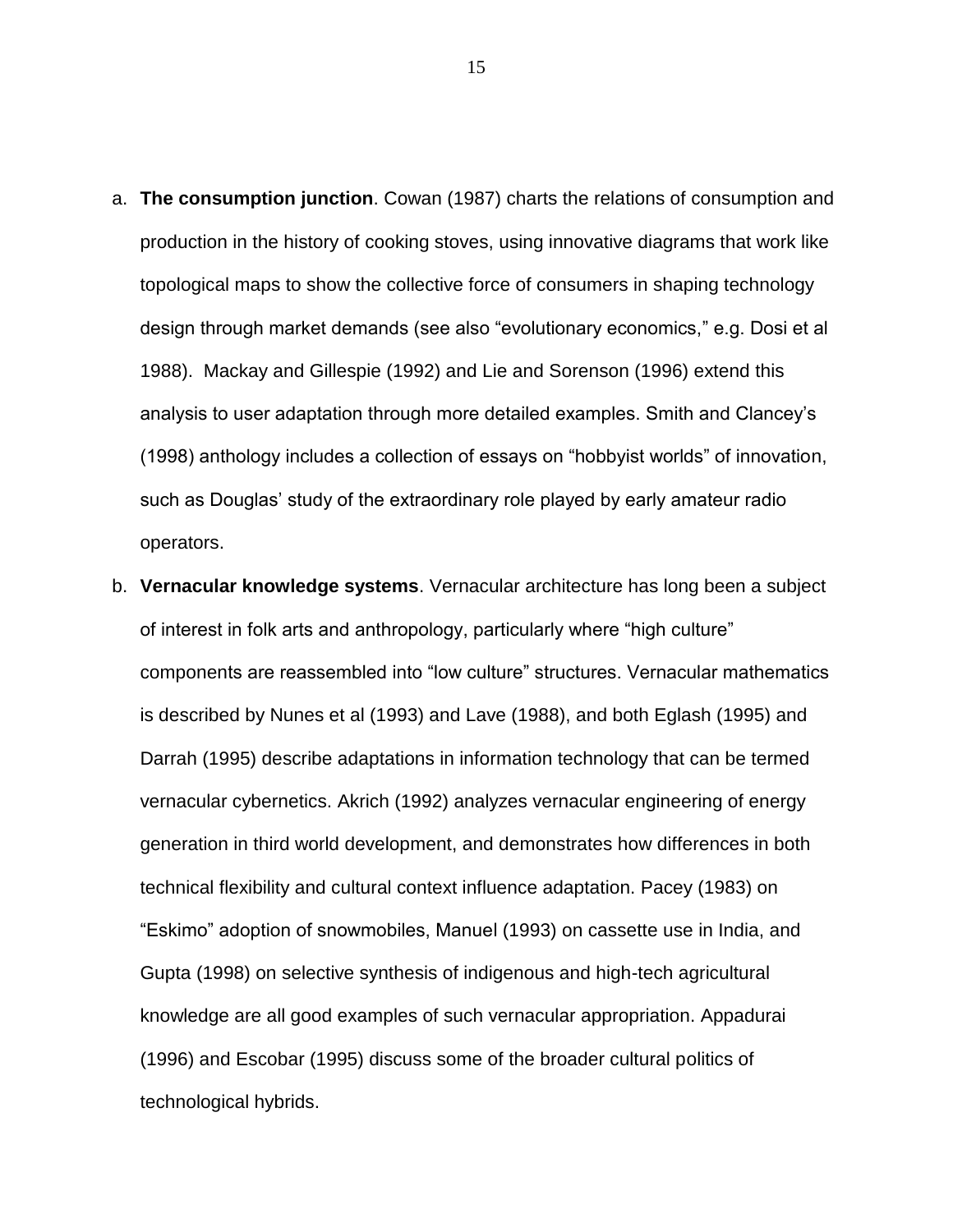- c. **The ambiguity of use**. Westrum (1991) describes how the "ambiguity of use" invites adaptation and tinkering. "A device is basically a solution, but there may be more than one problem to which it applies" (p. 239). Tenner (1996) provides an analysis of the "unintended consequences" of technology, such as the dialectic between changes in sports technology and changes in sports activity.
- d. **Creative misuse**. Penley and Ross (1991) note several cases of "popular refunctioning of foreign technology" such as "the Vietnamese farmers who turn bomb craters... into fish ponds" (although they curiously disregard these as merely ―cute‖ examples, preferring information technology as a more explicitly oppositional political appropriation of technology). Terry and Calvert (1997), focusing on gender, point to groups such as the Barbie Liberation Organization, which switched voice recordings for Barbie dolls and G.I. Joe and slipped them into stores across the nation, to emphasize the intentionality of what Terry calls "creative misuse." On a less political note, Hesser (1998) describes the wide variety of culinary innovations, from a panty hose consommé strainer to cedar roof shingles for salmon.
- e. **Public understanding of science**. Toumey (1996) points to several examples, such as evolution versus creationism, the fluoridation debate, and other public controversies in which the authority of science is brought to play against itself. In the hands of popular groups such debates at times appropriate science using rigorous data and analysis, and at other times are merely "conjuring" the effect of science using its symbols. Irwin and Wynne's (1996) anthology emphasizes the appropriation aspects of certain lay interpretations.
- f. **The outsider within**. Collins (1987) describes the multiple and sometimes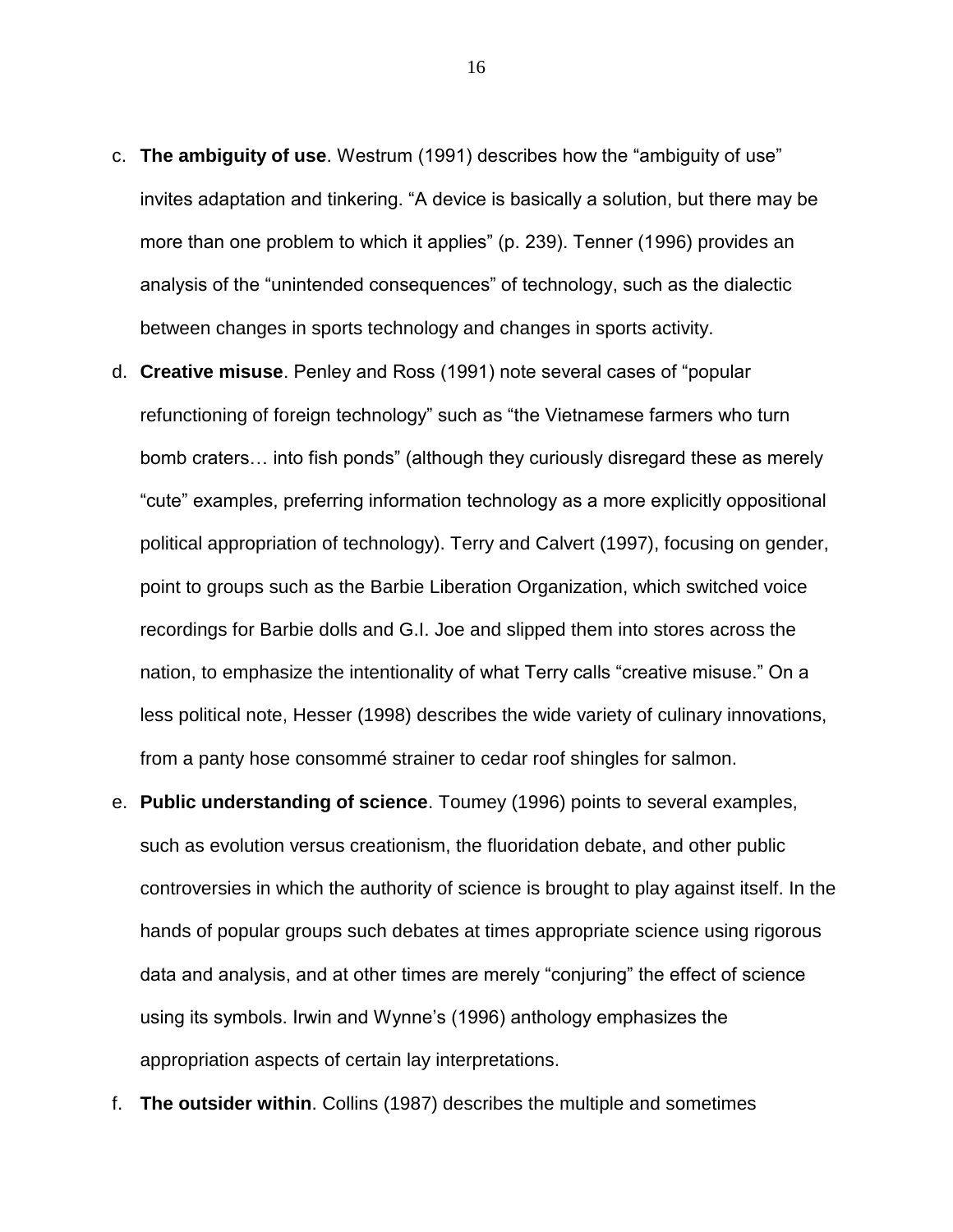conflicting positions for African American women as "the outsider within." This framework in which personal identity and professional identity lie at opposite ends of the social power axis is descriptive for many situations in which marginalized groups move into professional science and technology production. Examples include Manning's (1983) study of anti-racist biologist E.E. Just, Koblitz's (1983) biography of feminist mathematician Sophia Kovaleskaia, and others whose upward mobility did not erase an "oppositional consciousness" (Sandoval and Davis 2000).

### **6) The role of appropriation in democratizing science and technology**

Appropriated technologies do not have an inherent ethical advantage. First, insofar as appropriation is a response to marginalization, we should work at obviating the need for it by empowering the marginalized. Second, not all forms of resistance are necessarily beneficial in the long run. Aihwa Ong, for example, notes that Malaysian women using spirit possession as resistance to exploitation may be releasing frustrations that could have gone into collective labor organizing. And as we noted, white supremacist groups might well be described as marginalized people who appropriate the internet and other technologies. While free speech must be preserved at all costs, appropriation is not an ethical win in the case of neo-nazi web sites.

Insofar as science and technology appropriations do have potential contributions to stronger democracy (cf. Winner 1986, Sclove 1995, Schuler 1996), we need to understand how these positive attributes can succeed. First, there are obstacles to appropriation itself; most obviously those created by totalitarian governments, but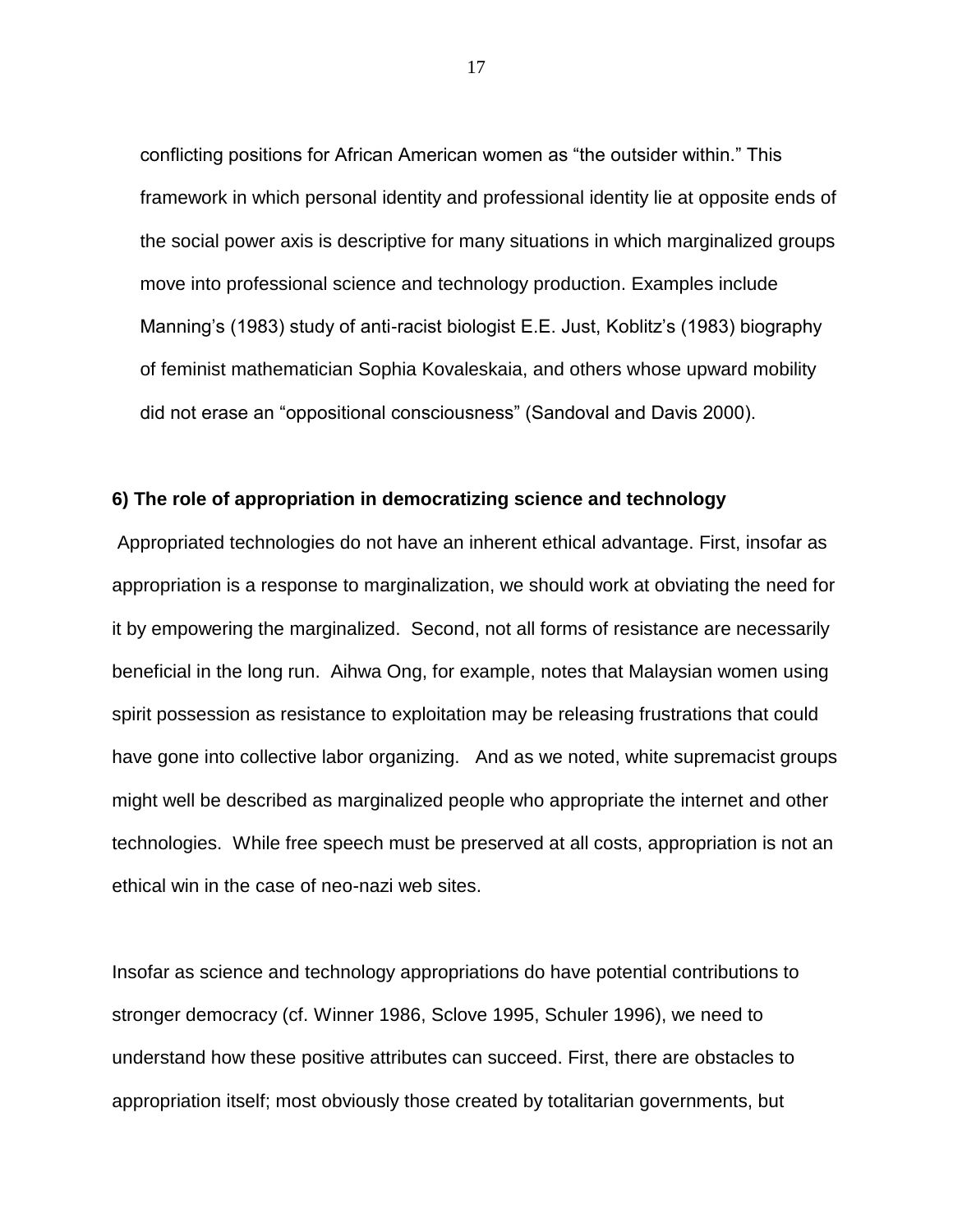corporations can also dampen or discourage appropriation. The flexibility required to allow user adaptation, for example, is increasingly threatened in contemporary information technology marketing strategies. The best known case is Microsoft's attempts in securing market shares by preventing inclusion of the Netscape web browser, but this strategy of selective compatibility is much more widespread. For example, during the web browser court inquiry, it was revealed that Microsoft had prevented its competition from gaining complete knowledge of all Windows OS files, which would mean that Microsoft's own application software would be more reliable than that of its competitors. Encouraging designers to incorporate appropriation as a positive virtue means reversing this trend towards inflexibility. Of course flexibility itself can be a means of social dominance, as Martin (1994) points out in examining concepts of the embodied self under capitalist relations of "flexible accumulation" (eg flexibility as a managerial strategy). Extending Martin's framework to technology design, we might point to the ways in which the increasing flexibility of software allows it to adapt to individual users' computers, making internal changes to its software configurations, linking automatically to company websites and engaging in other activities that blur the line between "enhancement" of user capabilities and a prosthetic for corporate influence.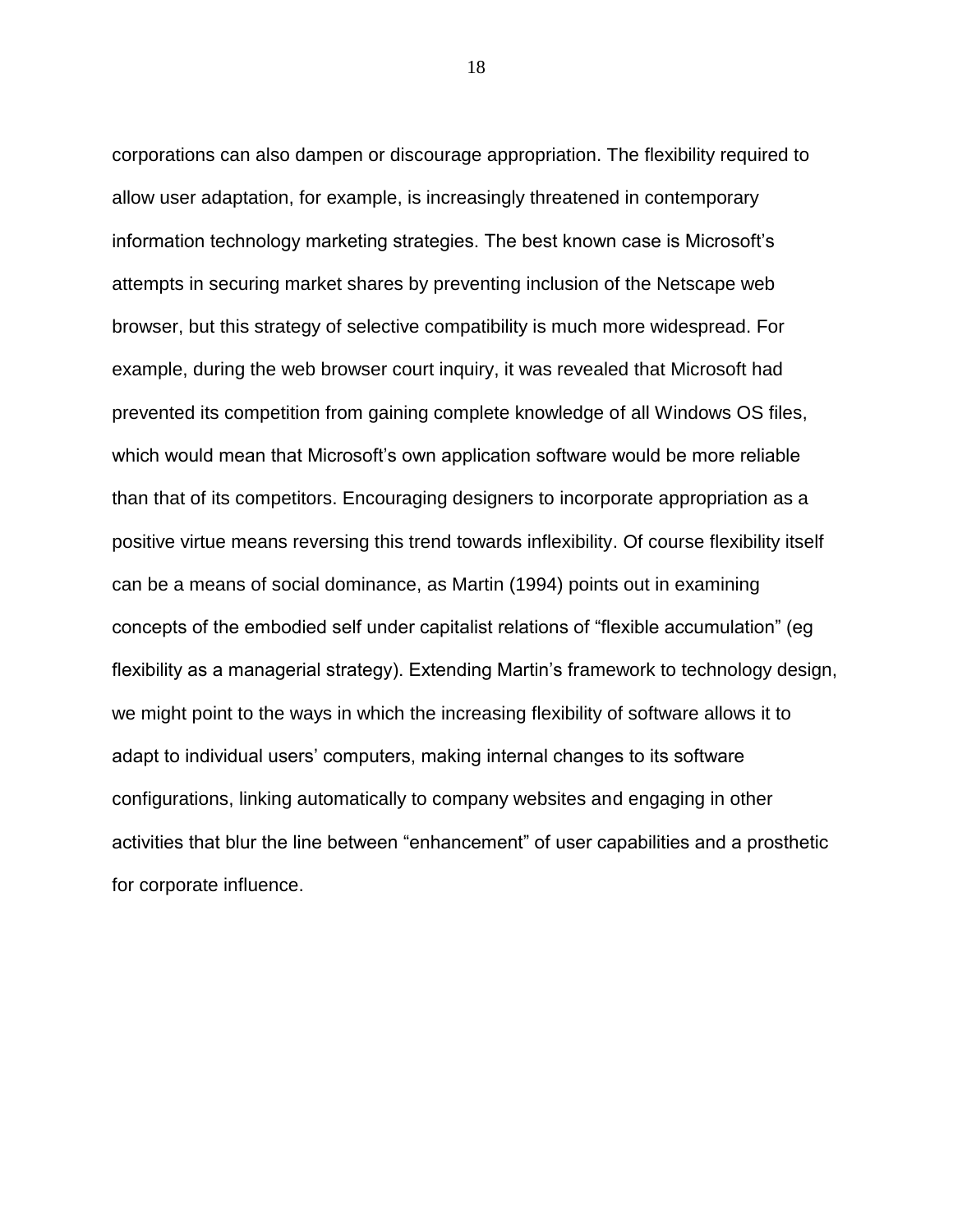

Figure 8: The spectrum of dependance-independance for appropriated technologies

Second, we can examine each case of lay/professional relationship in terms of the dependence or independence fostered by various appropriated technology strategies (figure 8). Rather than romanticize independence, both users and designers should strive towards the method of appropriation that will move toward strong democracy their particular context, while allowing for changes such as increasing independence to free up new possibilities, or decreasing it to facilitate institutionalization.

Finally, we can encourage, inspire, and incite the use of appropriated technologies for opening new possibilities in the relations of culture and science. Foucault's powerful phrase, "technologies of the self," only uses technology in a metaphorical sense, and is focused on self-making by those at the high end of the social power spectrum, but de Lauretis' Technologies of Gender brings the apparatus of representation together with discussion of its marginal actors in ways that suggest both the challenge and promise of appropriation for cultural identity. We need not just more cultural expertise in technical matters, but more syncretism in both directions. We need not only more scientific access for local communities, but more cultural workers -- artists, writers, activists and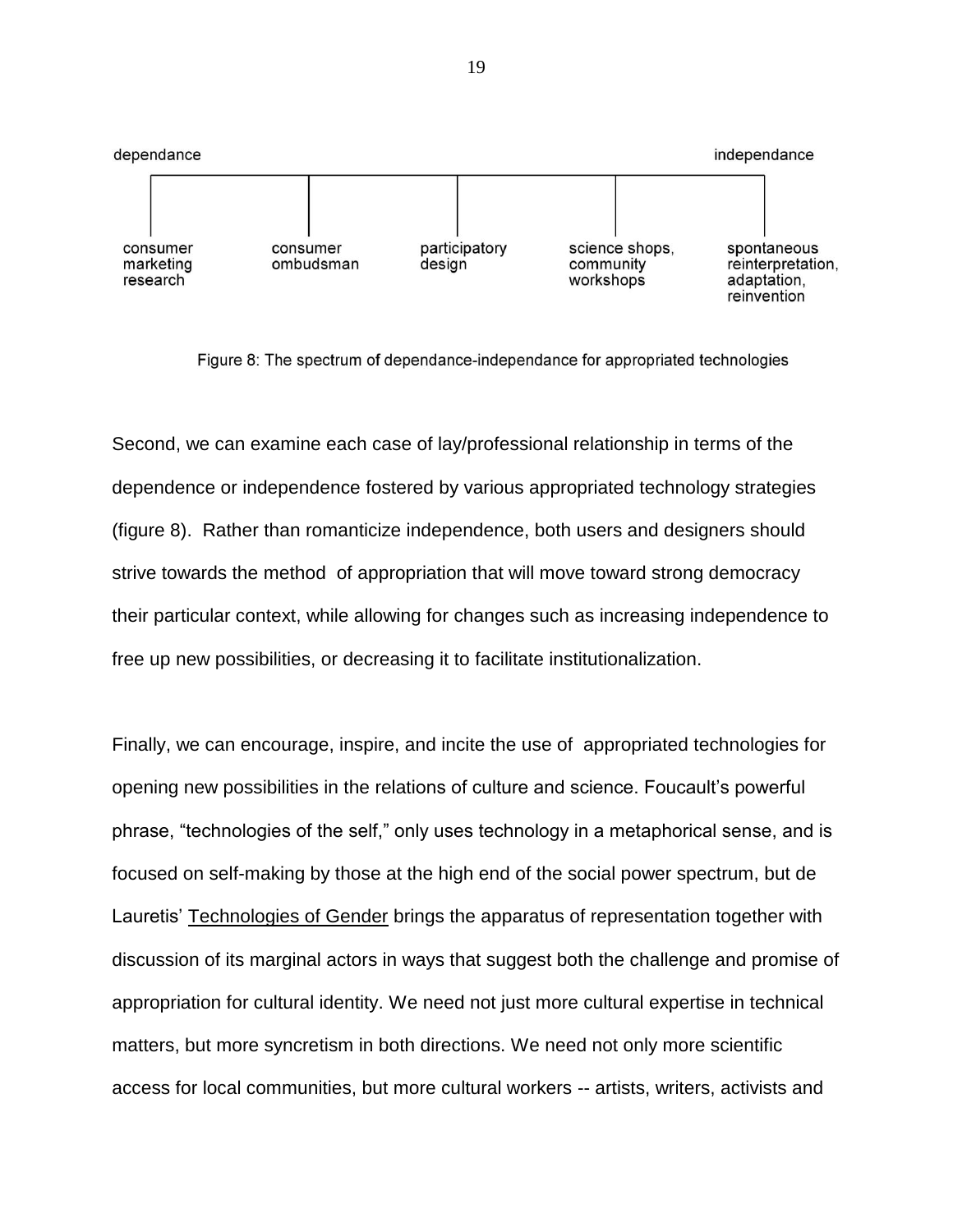others -- who can animate the spirit of technoscience, and speak to the soul of appropriated technologies.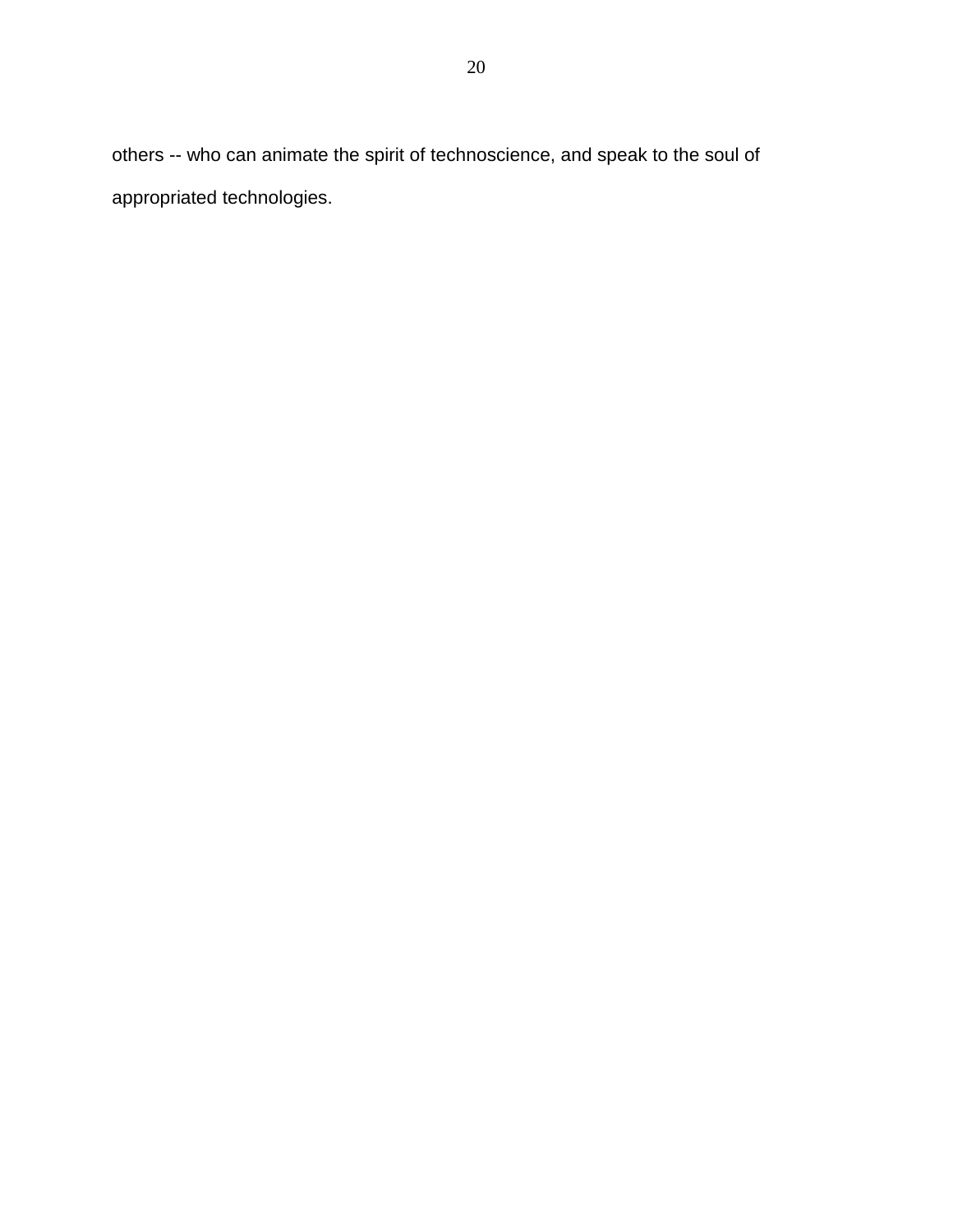#### **References**

Abu-Lughod, Lila. "Bedouins, Cassettes, and Technologies of Popular Culture." Middle East Report (July-August), pp. 7-11, 47, 1989.

Akrich, M. "The de-scription of technical objects." Pp. 205-240 in W.E. Bijker and J. Law (eds) Shaping Technology/Building Society: Studies in Sociotechnical Change. Cambridge: MIT Press 1992.

Anderson, Philip W., Arrow, Kenneth J., and Pines, David (eds). The Economy as an Evolving Complex System. Addison Wesley Longman 1988.

Appaduri, A. (ed.). The Social Life of Things: Commodities in a Cultural Perspective. Cambridge: Cambridge University Press 1986.

Appadurai, A. Modernity at large: Cultural dimensions of globalization*.* Minneapolis: University of Minnesota Press 1996.

Castells, Manuel. The Rise of the Network Society. Malden, Mass: Blackwell 1996.

Castleman, Craig. Getting Up: Subway Graffiti in New York. Cambridge: MIT Press 1982.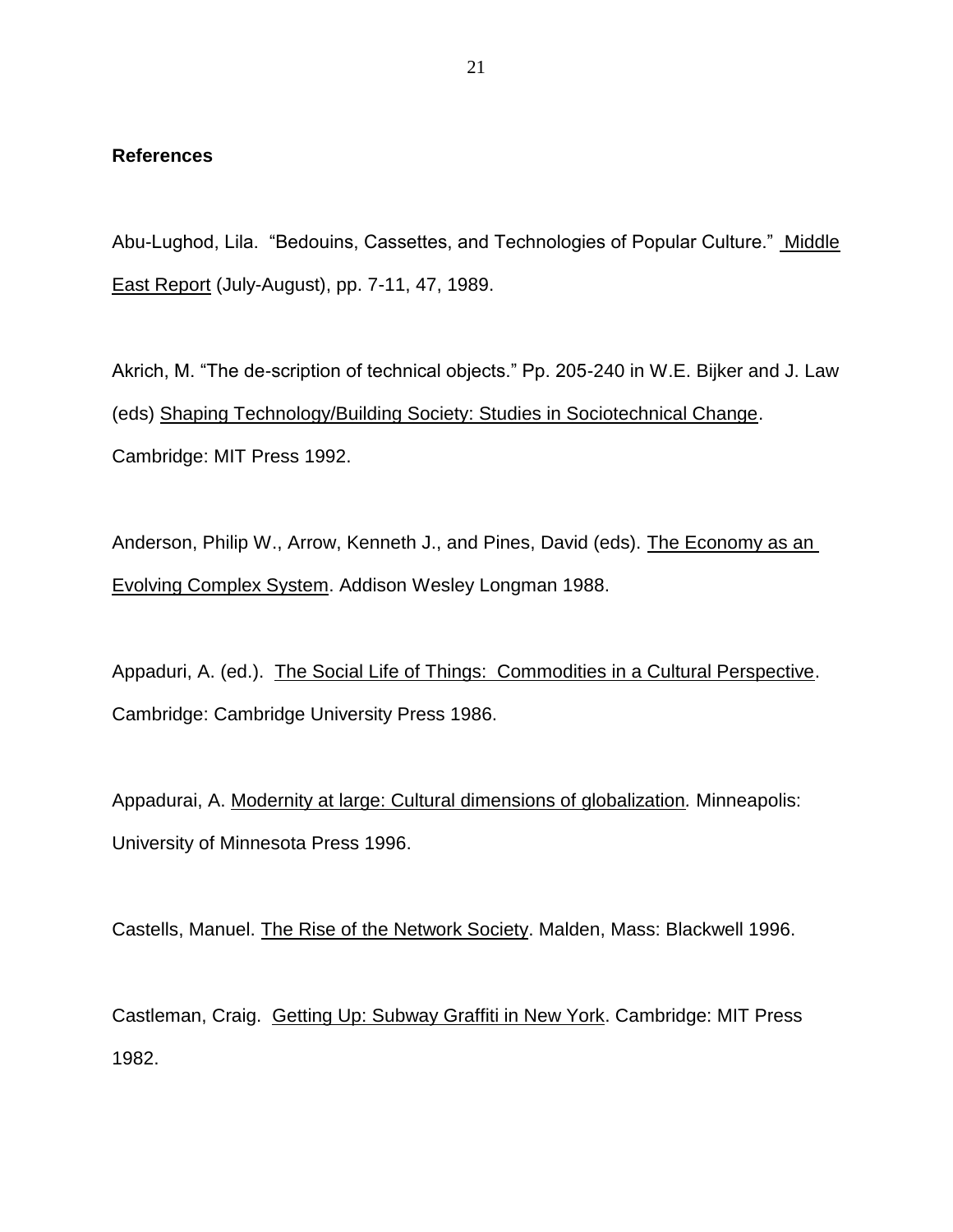Collins, H.M. "Knowledge and controversy." Social Studies of Science 11:3-10 (1981).

Cowan, Ruth Schwartz. "The consumption junction: a proposal for research strategies in the sociology of technology." Pp. 261-280 in Bijker, Wiebe E., Hughes, Thomas P., and Pinch, Trevor J. (eds) The Social construction of technological systems : new directions in the sociology and history of technology. Cambridge, Mass. : MIT Press, 1987.

Darrah, C. N. (1995). "Techno-Guanxi: Connecting Relationships and Icons Through Technology." Paper presented at American Anthropological Association annual meeting, Washington, D.C., 1995.

de Lauretis, Teresa. Technologies of Gender. Bloomington: Indiana University Press 1987.

Dosi, G. et al. Technological Change and Economic Theory. New York: Pinter 1988.

Eglash, R. "African influences in cybernetics." in The Cyborg Handbook, Chris Gray (ed), New York: Routledge 1995.

Escobar, A. (1995). Encountering development: The making and unmaking of the third world. Princeton: Princeton University Press.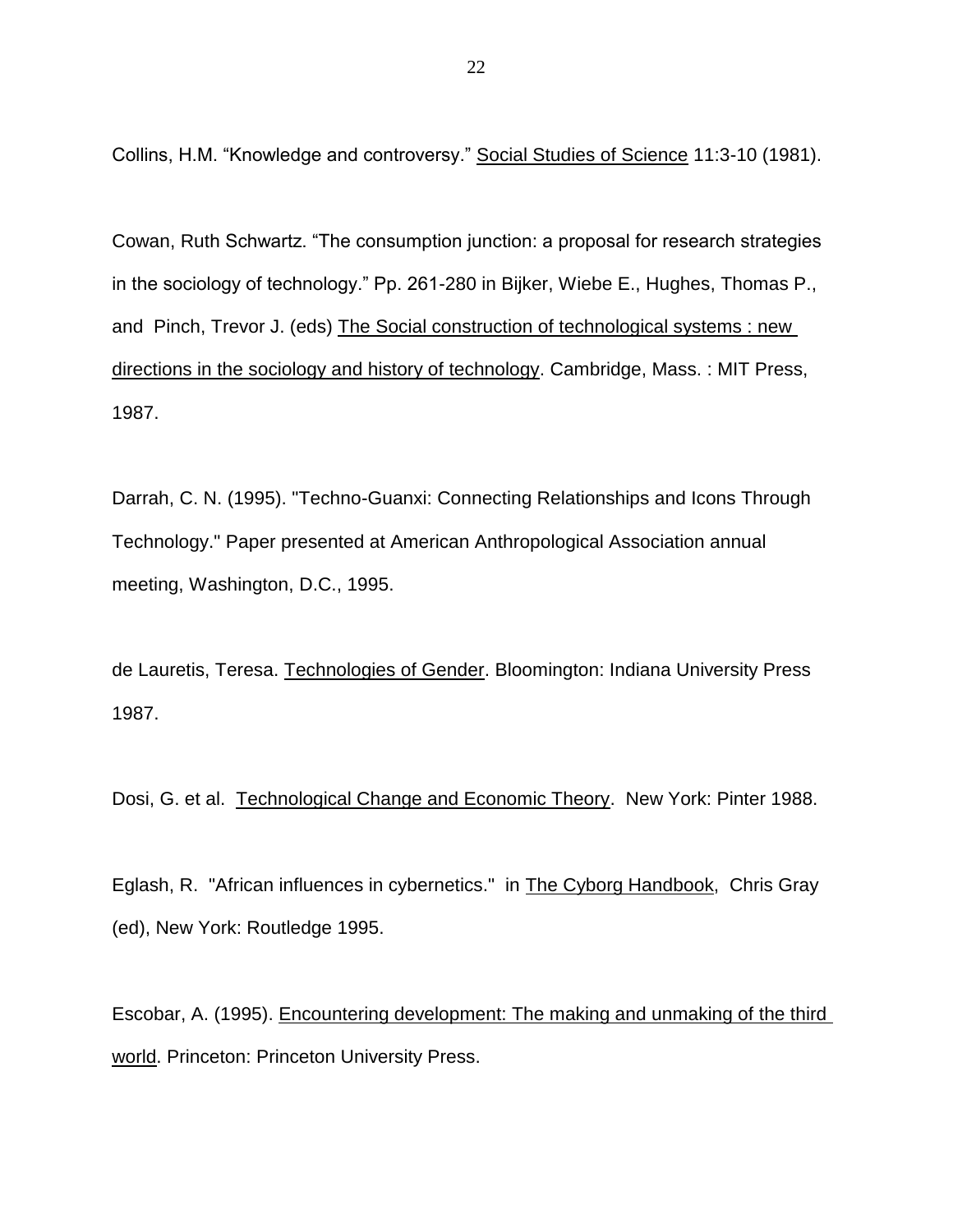Fang , Irving. A History of Mass Communication : Six Information Revolutions. Boston Focal Press, c1997.

Foucault, Michel. Discipline and punish : the birth of the prison (trans. Alan Sheridan). New York: Vintage Books 1979.

Foucault, M. (1988). "Technologies of the self." In L. Martin, H. Gutman, & P. Hutton (Eds.), Technologies of the self: A seminar with Michael Foucault (pp. 16-49). Amhurst, Mass.: University of Massachusetts Press.

Fraser, Nancy. Justice Interruptus: Critical Reflections on the 'Postsocialist' Condition. New York: Routledge 1997.

Graves, Sharol. "Indian Circuit." In Sara Bates (ed) Indian Humor. SF: American Indian Contemporary Arts 1995.

Gupta, A. (1998). Postcolonial developments: Agriculture in the making of modern India*.* Durham: Duke University Press

Hess, D. Science and Technology in a Multicultural World. (Columbia University Press 1994).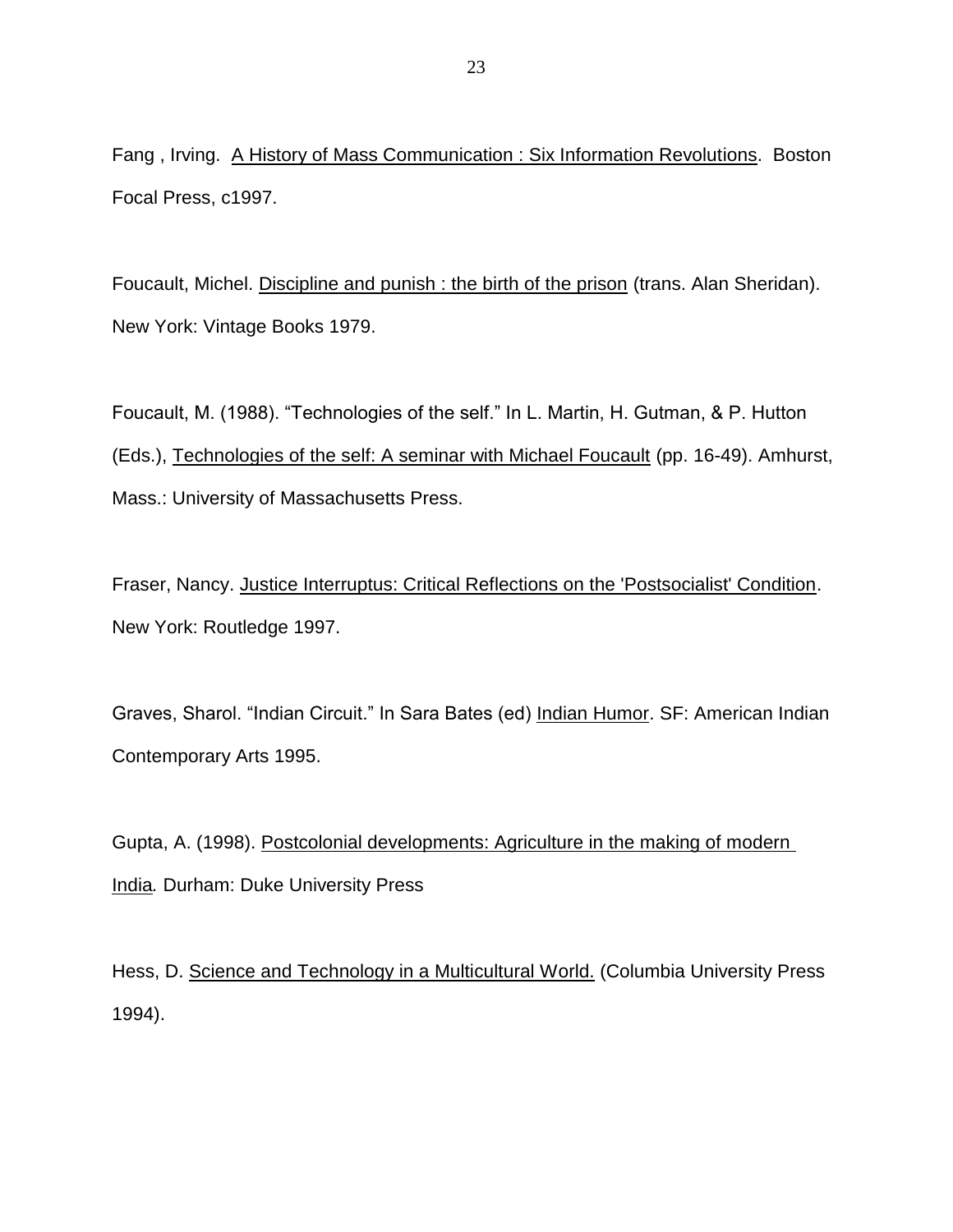Hesser, Amanda. "Quick, Hide the Tools. Here Comes a Chef." New York Times, pg 1 of Dining In, Dining Out/Style Desk, September 16, 1998.

Irwin, Alan and Wynne, Brian. Misunderstanding Science? Cambridge: Cambridge University Press 1996.

Koblitz, Ann Hibner. A Convergence of Lives : Sofia Kovalevskaia : Scientist, Writer, Revolutionary. New Brunswick, NJ: Rutgers Univ Press 1983.

Latour, B. and Woolgar, S. Labotory Life. Princeton: Princeton University Press, 1979.

Lave, J. Cognition in Practice. New York: Cambridge University Press 1988.

Lie, Merete and Sørensen, Knut H. (eds) Making technology our own? : domesticating technology into everyday life. Oslo: Scandinavian University Press, 1996.

Mackay, Hughie and Gillespie, Gareth. "Extending the social shaping of technology approach: ideology and appropriation." Social Studies of Science 22:685-716 (1992).

Manning, Kenneth R. Black Apollo of science : the life of Ernest Everett Just. New York : Oxford University Press, 1983.

Manuel, P. (1993). Cassette culture: Popular music and technology in north India*.*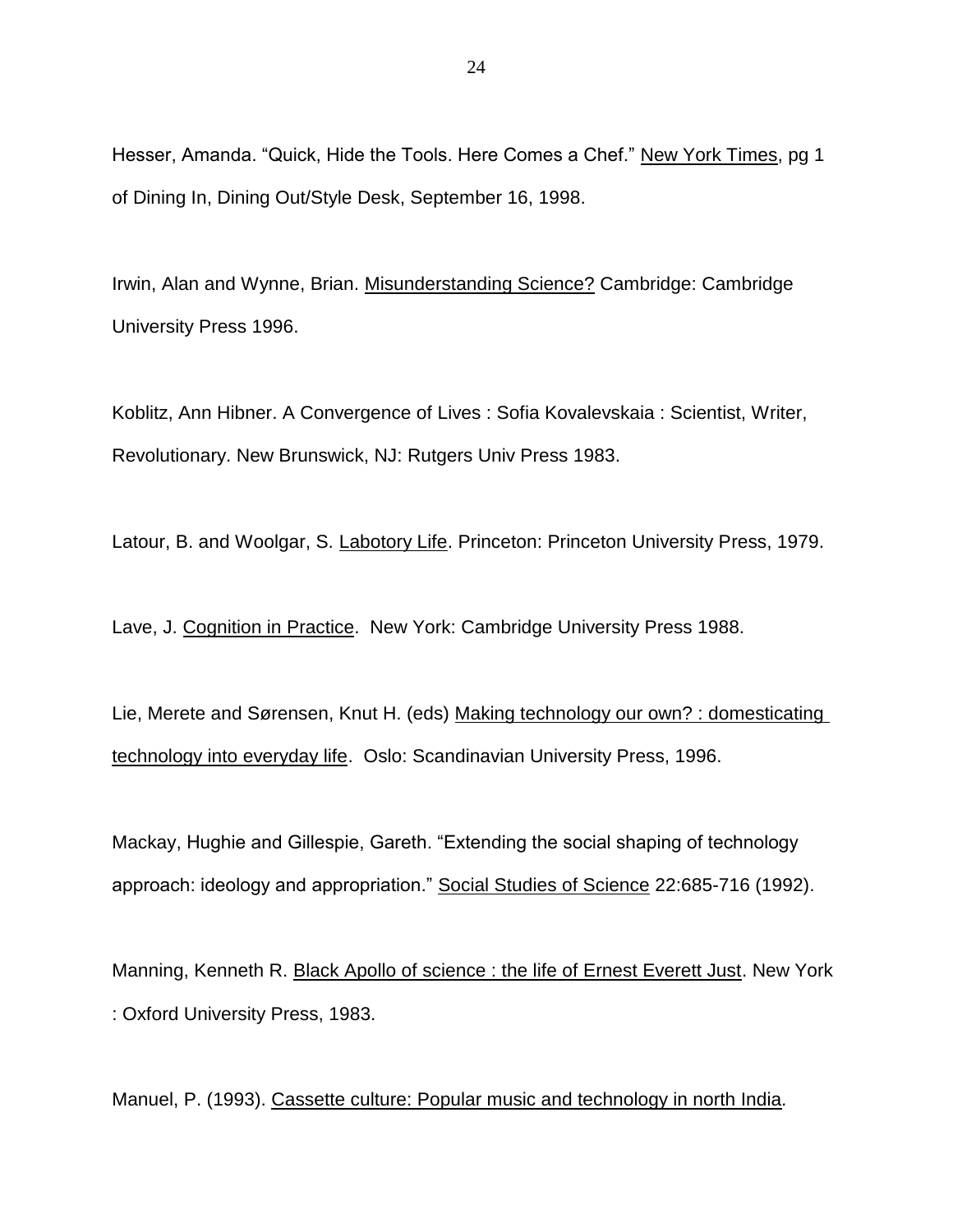Chicago: The University of Chicago Press

Nelson, R. and Winter, S. An Evolutionary Theory of Economic Change. Cambridge: Belknap Press 1982.

Nunes, Terezinha, Schliemann, Analucia Dias; and Carraher, David William. Street mathematics and school mathematics. Cambridge: Cambridge University Press, 1993.

Oudshoorn, N., United we Stand: The Pharmaceutical Industry, Laboratory, and Clinic in the Development of Sex Hormones into Scientific Drugs, 1920-1940. Science, Technology & Human Values, Vol.18, nr.1, 1993: 5-24.

Ong, Aihwa. Spirits of resistance and capitalist discipline : factory women in Malaysia. Albany : State University of New York Press, 1987.

Pacey, A. The culture of technology*.* Cambridge, Massachusetts: The MIT Press 1983.

Penley, Constance and Ross, Andrew. Technoculture (ed). Minneapolis: University of Minnesota Press, 1991.

Pinch, Trevor J. and Bijker, Wiebe E. "The social construction of facts and artifacts: Or how the sociology of science and the sociology of technology might benefit each other." Social Studies of Science 14:399-441 (1984).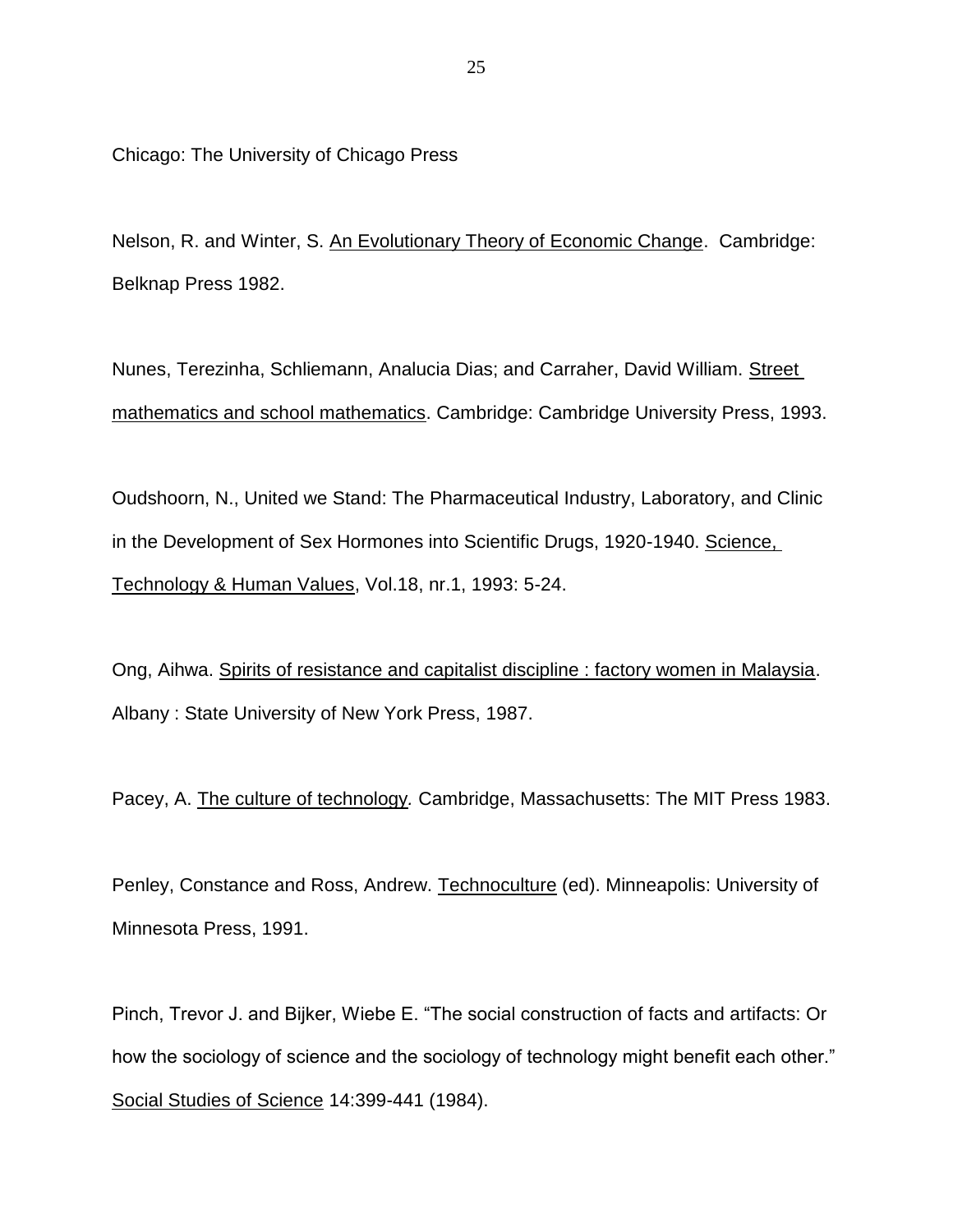Restivo, Sal, van Bendegem, Jean Paul, and Fischer, Roland (ed.). Math Worlds : Philosophical and Social Studies of Mathematics and Mathematics Education. Albany : State University of New York Press, 1993.

Rose, T. Black Noise. Hanover: Wesleyan University Press 1994.

Sandoval, Chela and Davis, Angela Y. Methodology of the Oppressed. Minneapolis: University of Minnesota Press, 2000.

Schuler, Douglas. New Community Networks: wired for change. New York: Addison-Wesley 1996.

Sclove, Richard. Democracy and technology. New York: Guilford Press, 1995.

Smith, Merritt Roe, and Clancey, Gregory. Major problems in the history of American technology : documents and essays. Boston: Houghton Mifflin, 1998.

Tenner, Edward. Why things bite back : technology and the revenge of unintended consequences. New York : Knopf, 1996.

Terry, Jennifer and Calvert, Melodie (ed). Processed lives : gender and technology in everyday life. New York: Routledge, 1997.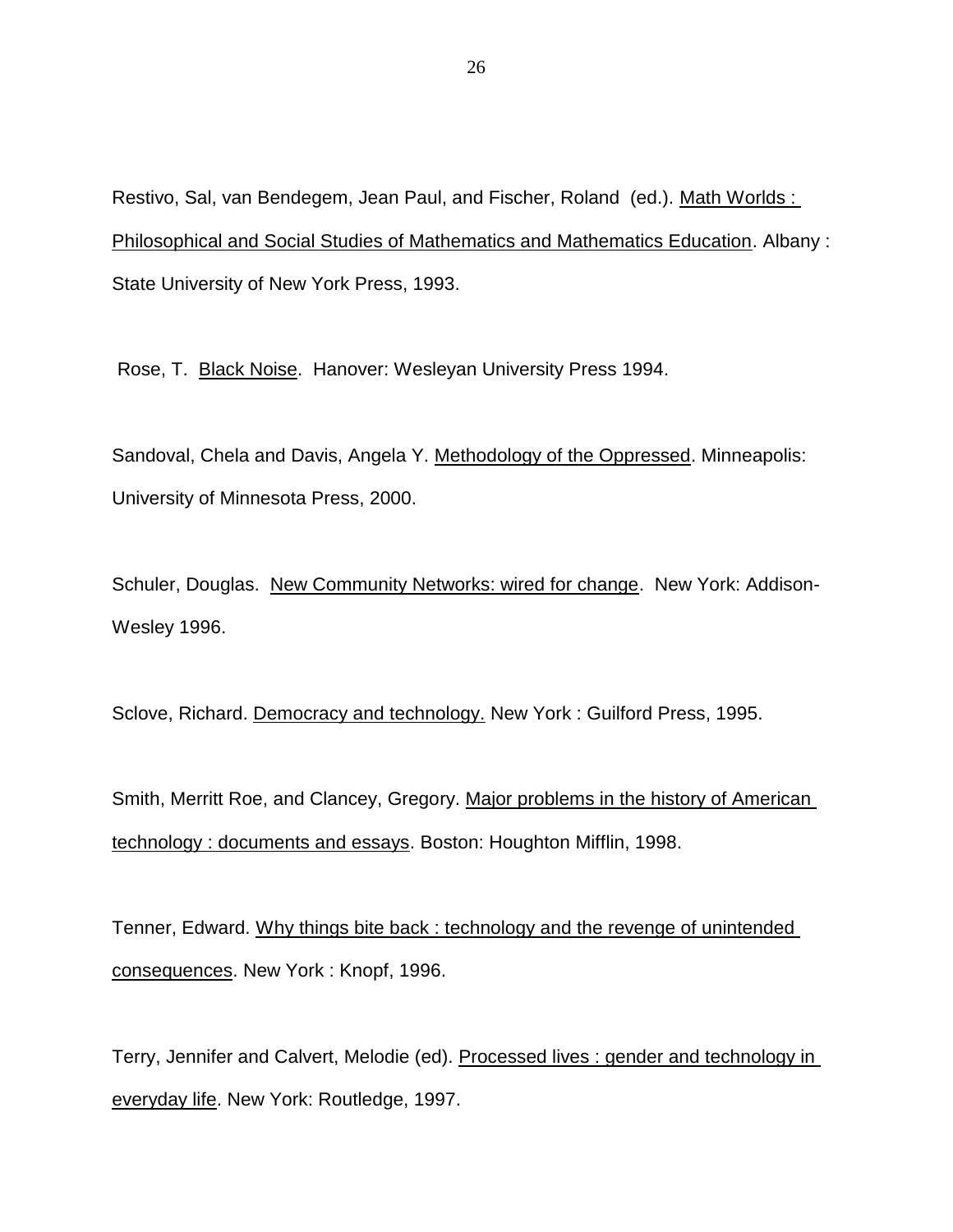Toumey, Christopher. Conjuring Science. New Brunswick, NJ: Rutgers University Press 1996.

Turner, Terrence. "Defiant images: The Kayapo appropriation of video." Anthropology Today 8(6): 5-16, 1992.

Westrum, Ron. Technologies & society : the shaping of people and things. Belmont, Calif.:

Wadsworth Pub. Co., 1991.

Winner, Langdon (1986) *The Whale and the Reactor: A Search for Limits in an Age of High Technology* Chicago: Chicago University Press.

End Notes

 $\overline{a}$ 

<sup>1</sup> Technoscience is a term introduced by Latour and Woolgar in their seminal text "Laboratory Life," in part because repeating the phrase "science and technology" became tiresome, but with an eye towards critique of the claim for clean separation between the two categories (cf. Oudshoorn's identification of this blurred boundary in chemistry and engineering). We considered naming this book "Appropriating Technoscience," but no one outside of STS seemed to know what we were talking about, so instead we are leaning on the crutch of this fuzzy boundary.